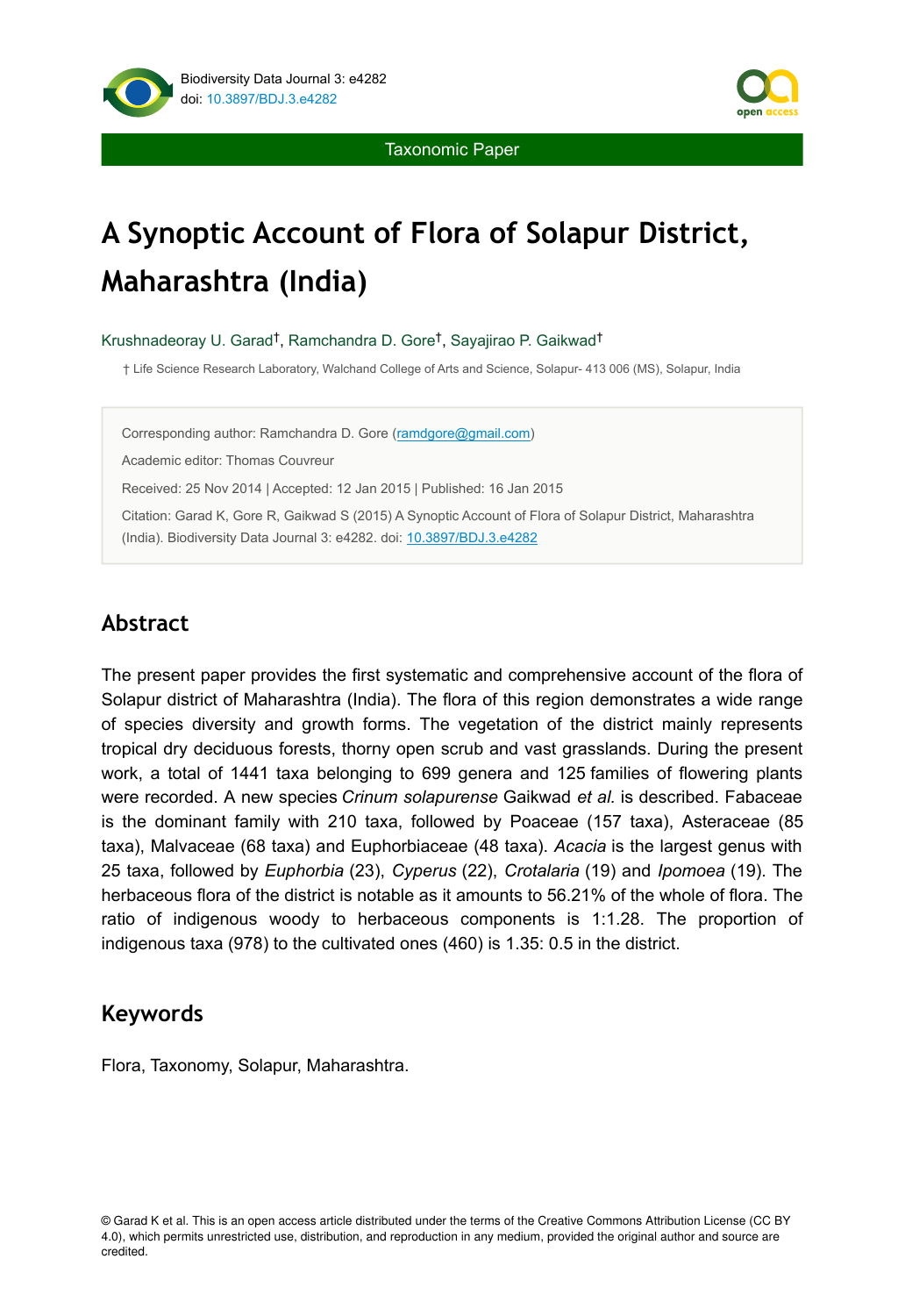# **Introduction**

The Solapur district in India is named after its town headquarter 'Solapur' believed to be derived from two words '*sola*' meaning sixteen and '*pur*' meaning village. The district is predominantly an agrarian tract endowed with a variety of natural resources in the plains of Bhima, Sina and Man Rivers. The climate of the district, in general is dry and extreme. The vegetation is divided into tropical dry deciduous forests (Champion and Seth 1968), the open scrub forests and vast grasslands. The dry deciduous forests and thorny scrub forests play a vital role in the local ecosystem by performing many ecological functions such as ground-water recharge, flood control, retention of nutrients and sediments, and provide habitat for a large number of birds, insects, mammals, reptiles, spiders and microbes. The grasslands of the district are unique and popularly known as Indian Savannas, famous for bird diversity. A hundreds of bird species including a critically endangered Indian Bustard (*Ardeotis nigriceps*) inhabit in these grasslands. Thus, Solapur district is rich in biological diversity but remains rather neglected with regard to its plant wealth.

In Maharashtra, the recorded history suggests that the plant taxonomists were attracted by the forests of Western Ghats. Surprisingly, none had shown any interest in the plants of drought prone region of Maharashtra in general and of Solapur district in particular. There is absolutely no plant collections for the Solapur district anywhere. The botanical exploration in the district remained rather neglected. In spite of high plant diversity and luxuriant vegetation, stray references are found to the plants of the district in well known floras such as 'Bombay Flora' (Dalzell and Gibson 1861) 'Flora of the Presidency of Bombay' (Cooke 1908) and 'Forest Flora of Bombay Presidency and Sind' (Talbot 1909, Talbot 1911). Further, these collections do not precisely indicate the localities. In addition in many cases important field notes are lacking. Much of these collections are hardly available in Indian herbaria such as BSI, BLAT, CAL etc. Though State floras like Flora of Maharashtra by Almeida (1996), Almeida (1998), Almeida (2001a), Almeida (2001b), Almeida (2003a), Almeida (2003b), Almeida (2009a) and Almeida (2009b); BSI's Flora of Maharashtra State: monocotyledons by Lakshminarasimhan (1996) and Flora of Maharashtra State: dicotyledons by Singh and Karthikeyan (2000), Singh and Karthikeyan (2001), had been published, they are not directly connected with the flora of Solapur district as they dealt with Maharashtra State of which Solapur district happens to be part. Further, there are a few scattered publications on the plants of Solapur district (e.g. Hemadri 1970; Pathak 2006; Dalave et al. 2010; Suryavanshi and Bachaulkar 2011; Tembhurne and Nanir 2012; Das Das and Singh 2012; Gaikwad et al. 2012; Gaikwad et al. 2014; Gaikwad et al. 2014a), which are far from satisfactory. Hence, the present work was necessary to get a comprehensive and dependable floristic survey of Solapur district.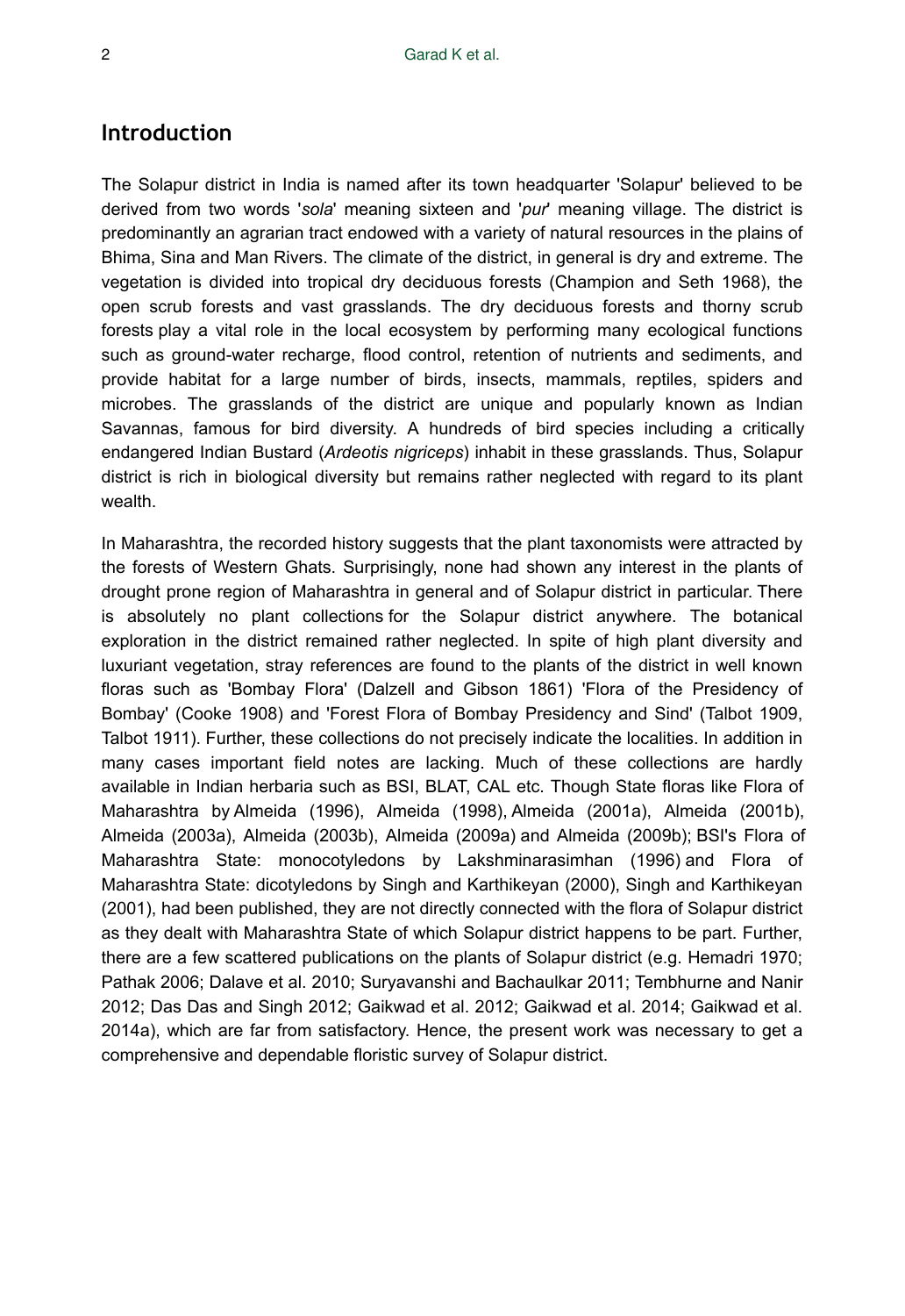#### **Study area**

The district of Solapur lies between 17°10' N - 18°32' N and 74°42' E - 76°15' E. The district is fairly well defined to its west as well as to its east by the inward-looking scarps of Phaltan Range and the Osmanabad Plateau respectively. Though of an irregular shape, the district is roughly square, 200 km east - west and 150 km north - south. The district has a total area of 14,844.6 sq km and it is divided into eleven-revenue tahsils (Fig. 1). The district is about 550 m above mean sea level. The entire district has the rock type composed of basaltic lava-flows, which erupted in the Cretaceous-Eocene age and a popularly known as Deccan traps (Pathak 2006). The presence of thin mantle of black cotton soil almost everywhere on basalts, river alluvium, sands, gravels, slits and clays represent recent deposits. Calcareous concretions and nodules commonly found in the soil are concentrated near stream courses. The chief rivers of the district are the Bhima, its leftbank feeder the Sina and its right-bank feeders the Nira and the Man. Besides, a good number of lesser streams form the tributaries of the Bhima and serve as its local feeders. The climate of Solapur district is overall agreeable and characterized by general dryness in the major part of the year. The rainfall in the district varies from 448.8 mm (17.67") to 689.2 mm (27.14"). The rainfall during the south-west monsoon in the months of June to September amounts to about 74% of the annual rainfall. September is the rainiest month. The whole district experiences extremes of climate with temperature going down to 5° C in winter and rising up to 45° C in summer. The air is highly humid from June to September (monsoon season) and mostly dries during the rest of the year. The driest part of the year is from March to May when the humidity is between about 20 and 25% on the average in the afternoons. The climate of the region supports the vegetation that can be conveniently divided into tropical dry deciduous forests, thorny forests and vast tracts of grasslands (Champion and Seth 1968; Dikshit 2001). A population of the district is 43, 17,756 (as per 2011 Census), which constitute 3.84% of the State figures.



Figure 1. Location map of Solapur district of Maharashtra, India.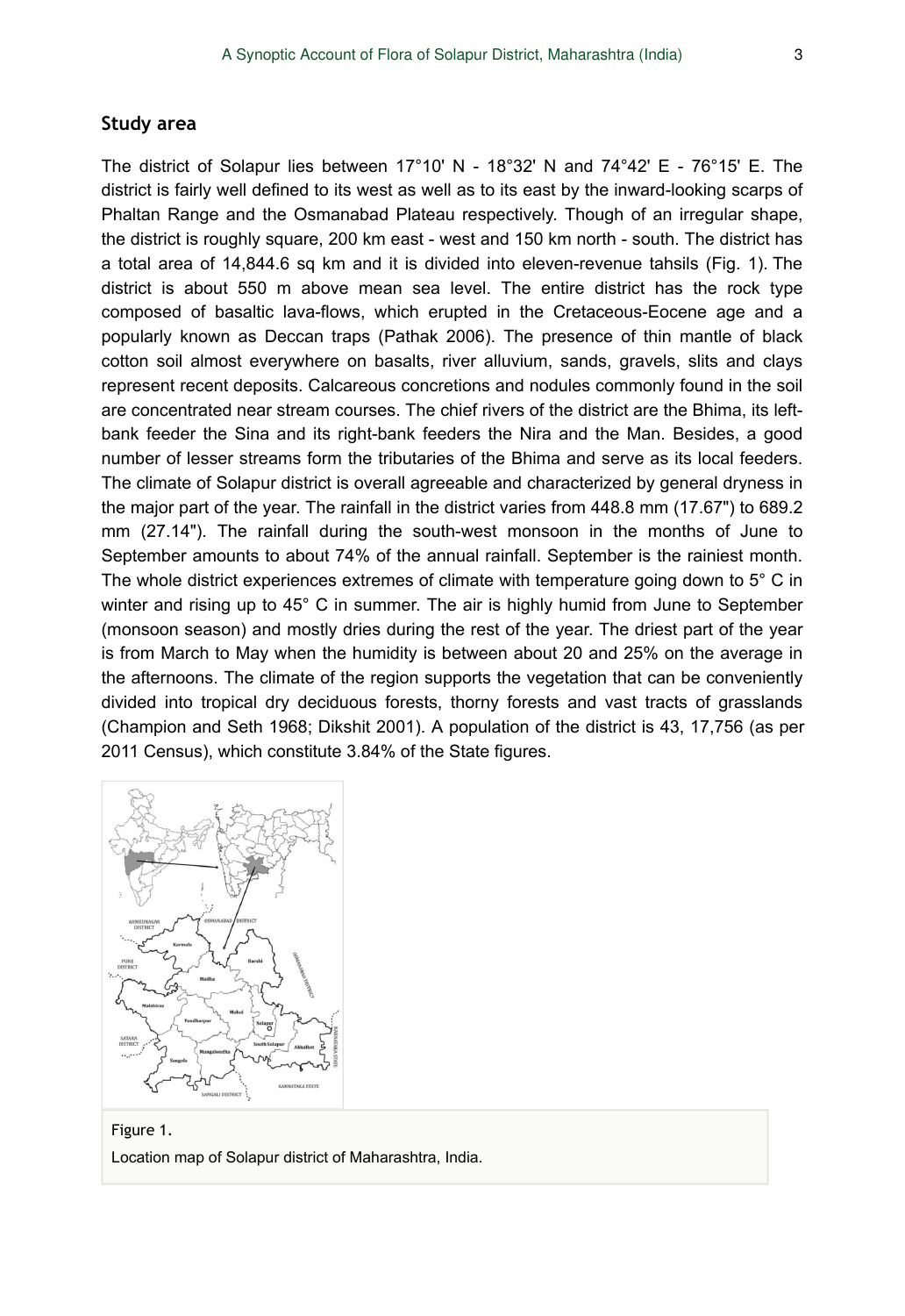## **Materials and methods**

During the period of five years i.e. from 2009 to 2013, field visits of 2–3 days duration were undertaken to collect plants from selected localities. During the present study, a total of 1441 field numbers comprising about 4467 specimens were collected and deposited in the Herbarium of Walchand College of Arts and Science, Solapur (MS), India. While carrying out the floristic survey, every effort was made to collect the plants in all three seasons viz. pre-monsoon (April–May), monsoon (June–September) and post-monsoon (October– March). Special attention was paid to under or unexplored remote areas of the district. In addition to the collection of wild plants, the efforts were made to collect weeds, which cover a wide range of ecological habitats. Cultivated plants have also been collected as the work was undertaken to study the flora of the district. All the collected specimens processed for drying by using regular drying method with blotting papers and newspapers (Santapau 1955, Jain and Rao 1960, Rao and Sharma 1990). Most of the specimens and field identifications confirmed satisfactorily with the help of available literature (Chakravarty 1982, Sanjappa 1991, Sharma and Balakrishnan 1993, Sharma and Sanjappa 1993, Sharma et al. 1993, Hajra et al. 1995a, Hajra et al. 1995b, Cook 1996, Almeida 1996, Almeida 1998, Almeida 2001a, Almeida 2001b, Almeida 2003a, Almeida 2003b, Almeida 2009a, Almeida 2009b, Naik 1998, Jagtap and Singh 1999, Singh et al. 2000, Singh and Karthikeyan 2000, Singh and Karthikeyan 2001, Mishra and Singh 2001, Singh 2001a, Singh 2001b, Dutta and Deb 2004, Balakrishnan and Chakrabarty 2007, Ansari 2008, Ansari and Balakrishnan 2009, Binojkumar and Balakrishnan 2010, Yadav 2010, Potdar et al. 2012). Doubtful identifications of the specimens were confirmed by comparing them with authentically identified specimens deposited in the Herbarium of Botanical Survey of India, Pune (BSI); Blatter Herbarium, St. Xavier's college, Mumbai (BLAT) and Dr. Babasaheb Ambedkar Marathwada University Herbarium, Aurangabad (BAMU). Some important plants are featured in photographs (Figs 2, 3, 4).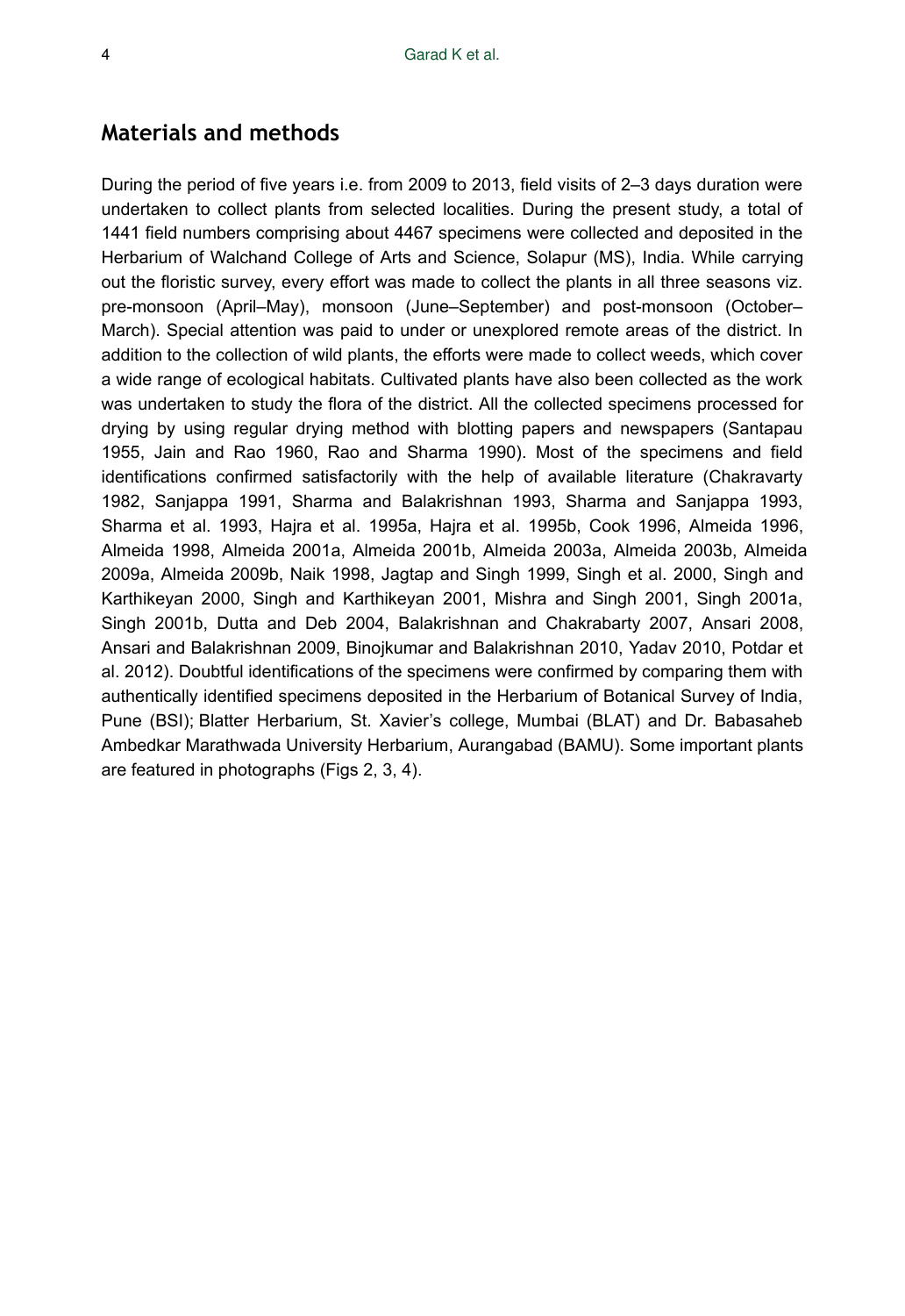

### Figure 2.

Habitus of some important plants in situ.

- **a**: *Grewia tenax* (Forssk.) Fiori
- **b**: *Cucumis prophetarum* L.
- **c**: *Pascalia glauca* Ortega
- **d**: *Monsonia senegalensis* Guill. & Perr.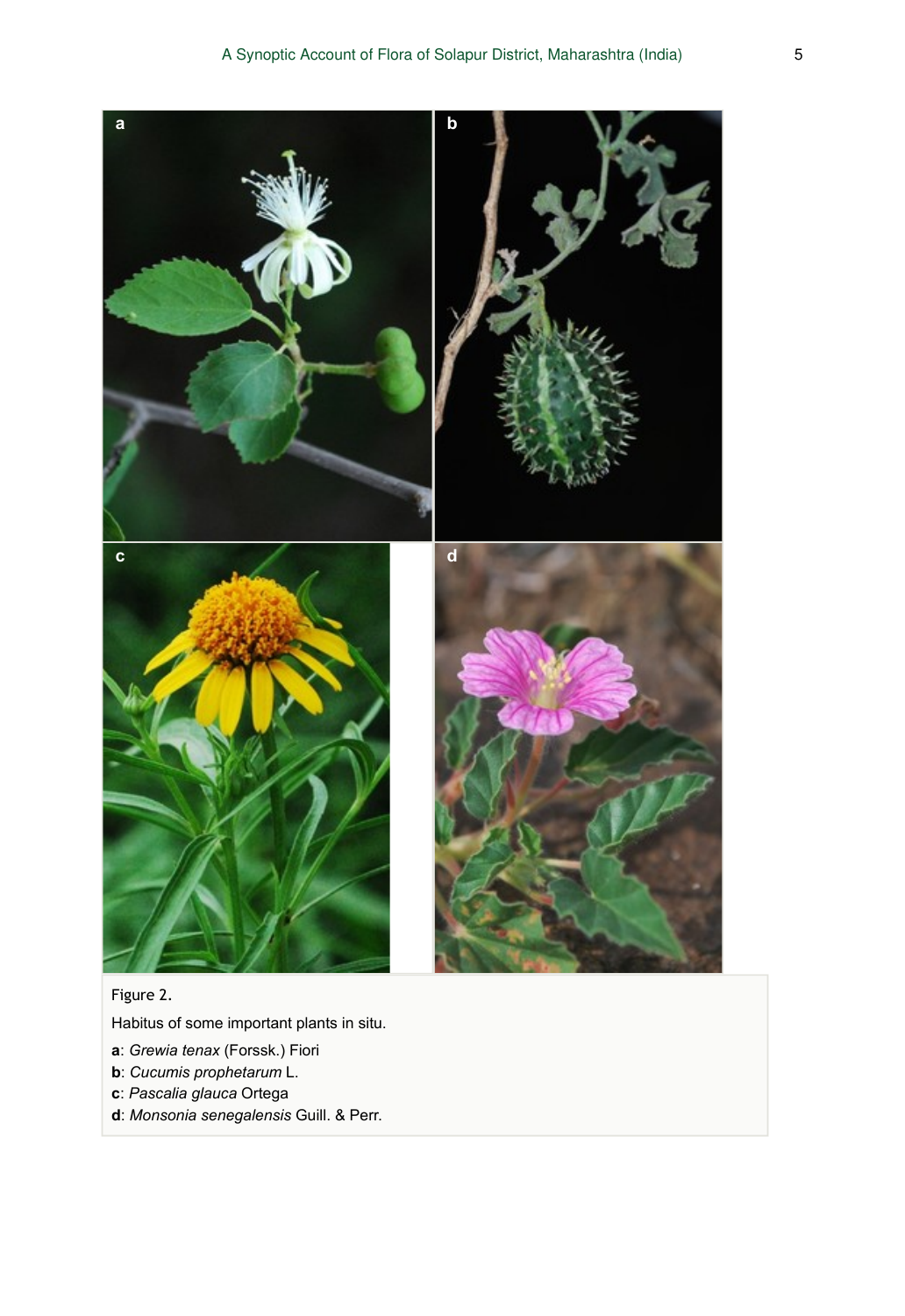

## Figure 3.

Habitus of some important plants in situ.

- **a**: *Solanum elaeagnifolium* Cav.
- **b**: *Dregea lanceolata* (Cooke) Santapau & Wagh
- **c**: *Astraea lobata* (L.) Klotz.
- **d**: *Dipcadi saxorum* Blatt.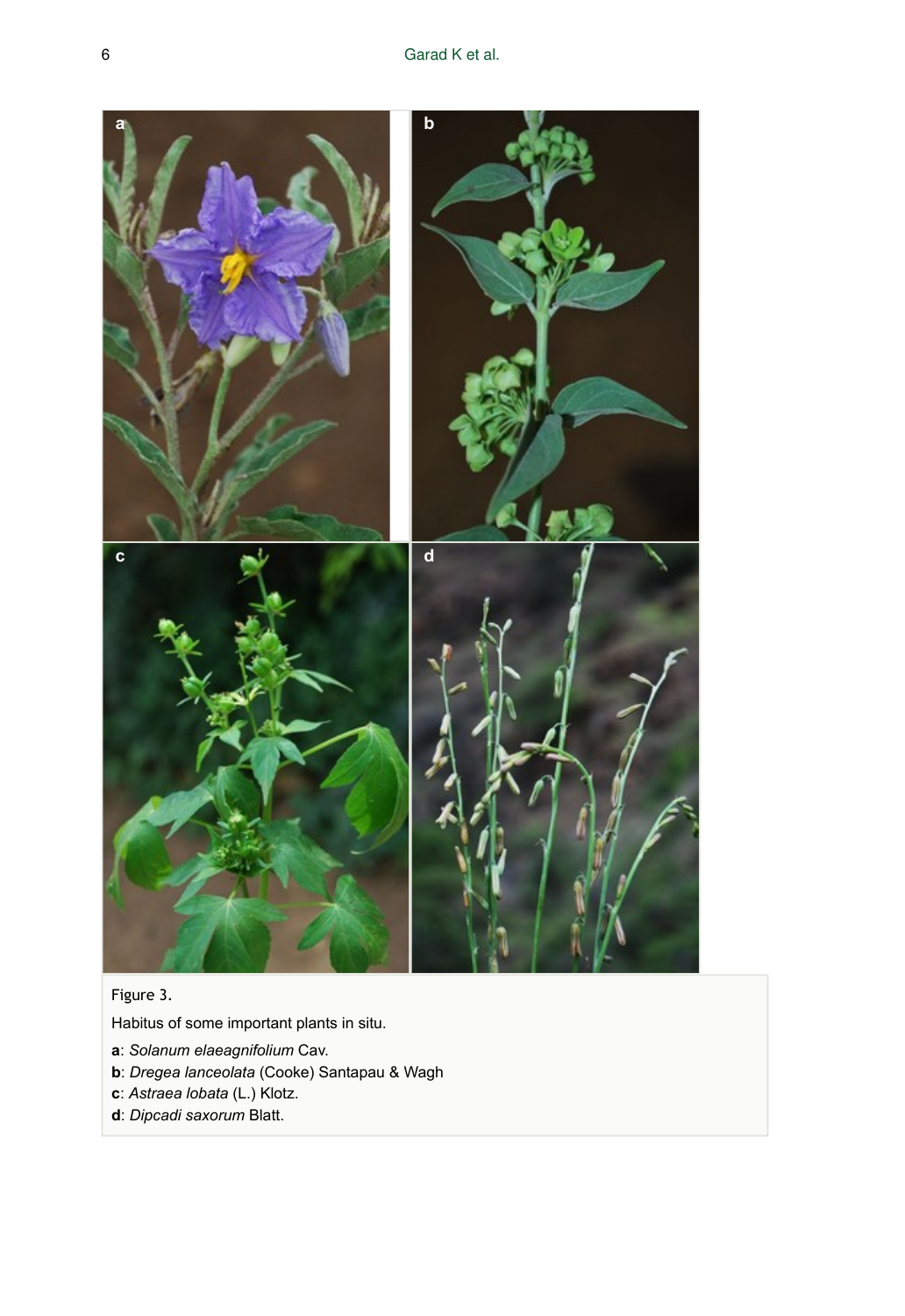

#### Figure 4.

Habitus of some important plants in situ.

- **a**: *Ficus palmata* Forssk subsp. *virgata* (Roxb.) Browicz
- **b**: *Crinum solapurense* Gaikwad *et al.*

# **Analysis**

#### **Results**

In the present work, authors have provided information on the floristic diversity of Solapur district of Maharashtra, India for the first time. A total of 1441 taxa (including infraspecific ranks) belonging to 699 genera and 125 families of flowering plants have been recorded of which about 860 species are documented for the first time. An assessment of the total constituents of the flowering plants of the district shows that the Core eudicots taxa outnumber those of the monocots. The herbaceous taxa of the district is notable as it amounts to 56.21% of the whole of flora. Fabaceae and Poaceae are dominant in herbaceous vegetation in terms of number of species and frequency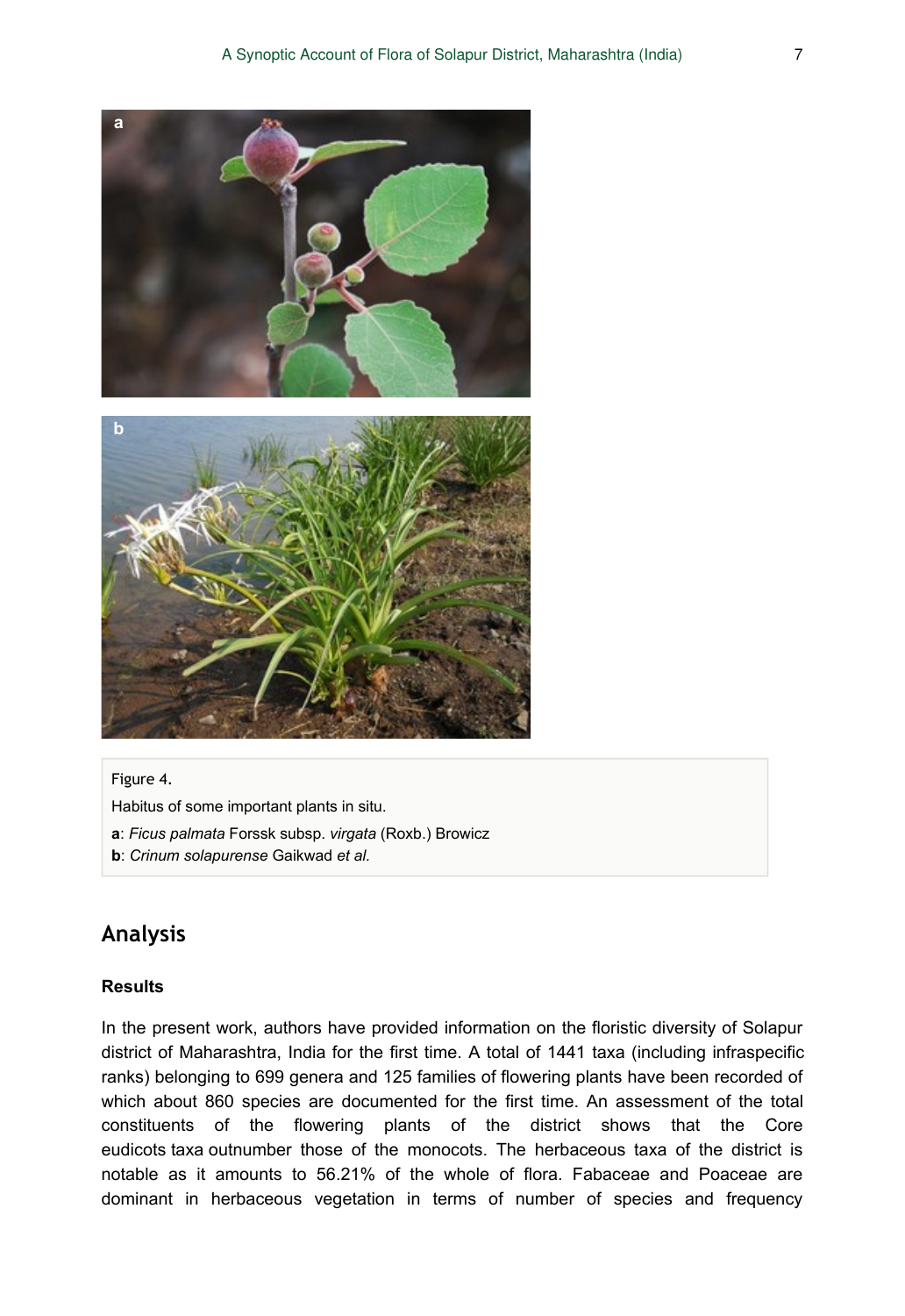percentages indicating favorable climatic and edaphic factors for agriculture in the district. *Aristida*, *Cenchrus*, *Chloris*, *Cymbopogon*, *Cynodon*, *Dichanthium*, *Dactyloctenium*, *Dinebra*, *Eragrostis*, *Euclasta*, *Heteropogon*, *Lophopogon*, *Melanocenchris*, *Mnesithea*, *Paspalum*, *Sehima*, *Setaria* and *Themeda* are dominant grass genera in the study area. *Acacia catechu*, *A. chundra*, *A. leucophloea*, *A. nilotica*, *Bauhinia racemosa*, *Butea monosperma*, *Capparis divaricata*, *C. grandis*, *Euphorbia tirucalli*, *Lannea coromandelica*, *Morinda citrifolia*, *M. coreia* and *Ziziphus caracutta* are common trees in Solapur district whereas *Hardwickia binata*, *Lagerstroemia parviflora*, *Miliusa tomentosa*, *Terminalia arjuna* , *T. bellirica*, *Pterocarpus marsupium* and *Wrightia arborea* are rare in occurrence. In spite of dry or semi-arid general climate of the district, the notable amount of climbers/twiners (10%) occur in Solapur district. Some of them are *Aspidopterys cordata*, *Boerhavia boissieri*, *Clitoria ternatea*, *Cocculus hirsutus*, *Ctenolepis garcinii*, *Diplocyclos palmatus*, *Jasminum auriculatum*, *Mucuna pruriens*, *Operculina turpethum*, *Passiflora edulis*, *Tinospora sinensis* and *Ventilago denticulata*. Solapur district harbors great deals of wealth of vegetables, cereals, pulses and fruit crops due to its varied climatic and edaphic conditions. Mangalveda tahsil of the district is popularly known as store-house of Jawar ( *Sorghum*) of the Maharashtra State. About 15 local varieties of *Sorghum* are traditionally cultivated in the district under different local names viz. Boru, Dagadi, Gulbhendi, Kakla, Kuch-kuchi, Lal-jawari, Maldandi, Pawli, Shalu, Tambadi-Jawari, Vandi etc. These varieties are important genome of *Sorghum* crop.

Most of the talukas except some part of Barshi taluka depict thorny scrub forest; the barren hills of this area should be afforested with deciduous elements, which are wild, indigenous and adaptable to dry climate. Solapur district has the forest area about 0.94% (Pathak 2006) of the total area i.e. about 21.06% less than the minimum requirement (22%), indicating how fast the deterioration of forest has taken place. If the destruction of the vegetation is not checked at this crucial juncture, then it is certainly heading towards natural calamities like drought and flood. The heavy grazing and anthropogenic activities along with uneven pattern of rainfall and frequent droughts for successive years are major causes for deterioration of forest in the district.

In conclusion, therefore, it may be said that the district has a far better potential of plant wealth than was supposed earlier and needs a further careful investigation.

# **Discussion**

The plants of Solapur district shows wide range of species diversity and growth forms ( Tables 1, 2, 7). The herbaceous flora of the district is notable as it amounts to 56.21% of the whole flora. A total of 1441 species including infraspecific taxa distributed over 14,844.6 sq km area reveal a relatively high species density (0.096) when compared with the figure given for adjoining Ahmednagar district (0.061) by (Pradhan and Singh 1999). Therefore, it may be said that Solapur district rich in its plant wealth.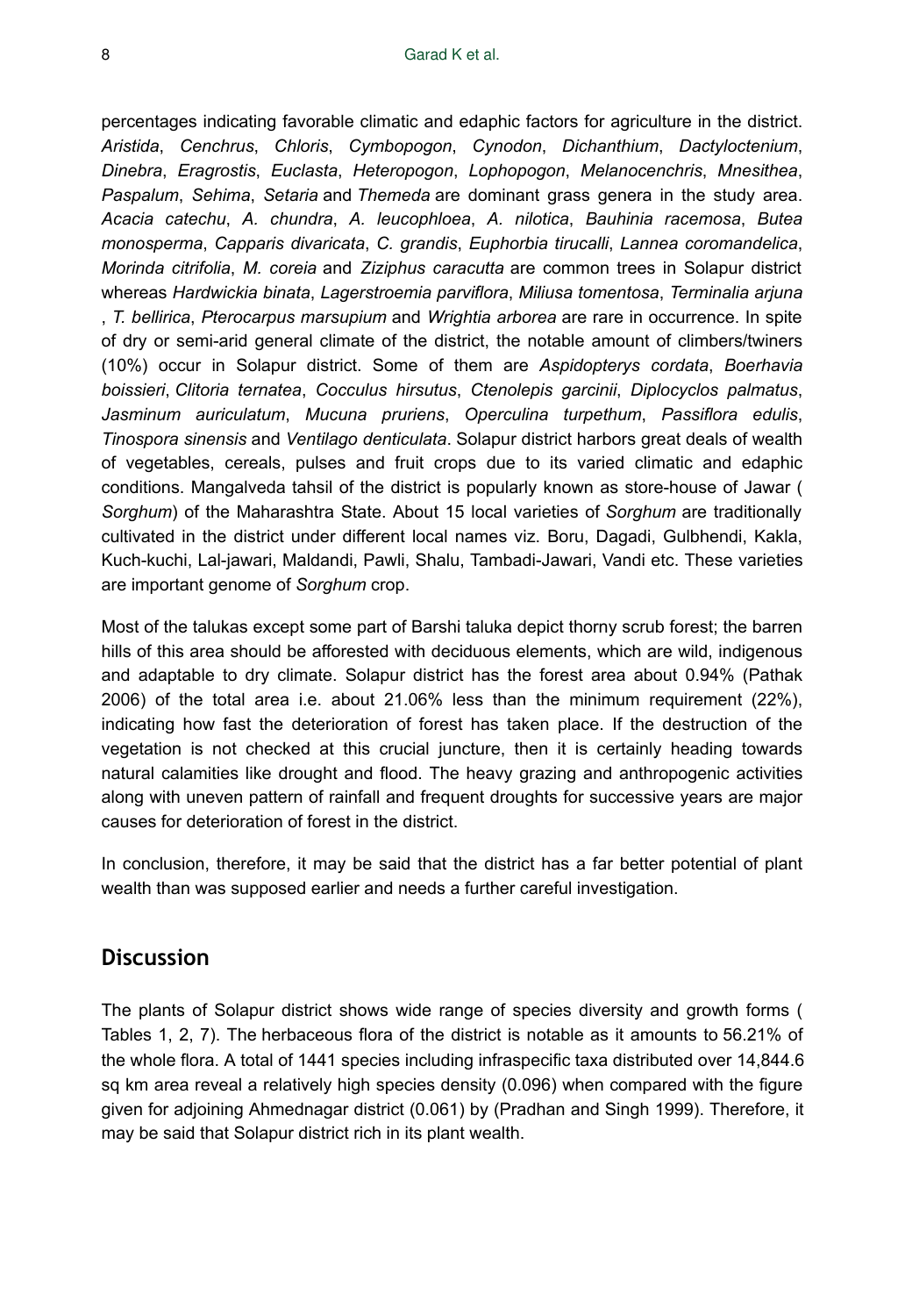| Table 1.   |                                                                                  |                         |                |                    |         |             |                                                |  |
|------------|----------------------------------------------------------------------------------|-------------------------|----------------|--------------------|---------|-------------|------------------------------------------------|--|
|            | List of families with number of genera and species including infraspecific taxa. |                         |                |                    |         |             |                                                |  |
| Sr.<br>No. | Family                                                                           | Genera                  | <b>Species</b> | <b>Subspecies</b>  | Variety | Forma       | <b>Species including</b><br>infraspecific taxa |  |
|            |                                                                                  |                         |                | <b>ANITA Grade</b> |         |             |                                                |  |
| 1          | Nymphaeaceae                                                                     | 1                       | 1              |                    | -----   | -----       | 1                                              |  |
|            | <b>MAGNOLIDS</b>                                                                 |                         |                |                    |         |             |                                                |  |
| 2          | Piperaceae                                                                       | $\mathbf{1}$            | $\overline{c}$ | -----              | -----   | -----       | $\overline{2}$                                 |  |
| 3          | Aristolochiaceae                                                                 | $\mathbf{1}$            | 1              | -----              | -----   | -----       | $\mathbf{1}$                                   |  |
| 4          | Magnoliaceae                                                                     | $\mathbf{1}$            | 1              | -----              | -----   | -----       | $\mathbf{1}$                                   |  |
| 5          | Annonaceae                                                                       | 4                       | 6              | -----              | -----   | -----       | 6                                              |  |
|            |                                                                                  |                         |                | <b>MONOCOTS</b>    |         |             |                                                |  |
| 6          | Araceae                                                                          | 14                      | 21             | -----              | -----   | -----       | 21                                             |  |
| 7          | Hydrocharitaceae                                                                 | 4                       | 6              | -----              |         | -----       | 6                                              |  |
| 8          | Potamogetonaceae                                                                 | 2                       | 3              | -----              | -----   | -----       | 3                                              |  |
| 9          | Dioscoreaceae                                                                    | $\mathbf{1}$            | 1              | -----              | -----   | -----       | 1                                              |  |
| 10         | Pandanaceae                                                                      | 1                       | 1              | -----              | -----   | -----       | 1                                              |  |
| 11         | Colchicaceae                                                                     | $\overline{2}$          | 4              | -----              | -----   | -----       | 4                                              |  |
| 12         | Smilacaceae                                                                      | 1                       | 1              | -----              | -----   | -----       | 1                                              |  |
| 13         | Orchidaceae                                                                      | 2                       | 1              | -----              | 1       | -----       | $\overline{c}$                                 |  |
| 14         | Hypoxidaceae                                                                     | 1                       | 1              | -----              | -----   | $- - - - -$ | 1                                              |  |
| 15         | Iridaceae                                                                        | $\mathbf{1}$            | 1              | -----              | -----   | -----       | $\mathbf{1}$                                   |  |
| 16         | Xanthorrhoeaceae                                                                 | 2                       | 2              | -----              | -----   | $- - - - -$ | 2                                              |  |
| 17         | Amaryllidaceae                                                                   | 7                       | 13             | -----              | -----   | -----       | 13                                             |  |
| 18         | Asparagaceae                                                                     | 13                      | 27             | -----              | 3       | -----       | 30                                             |  |
| 19         | Arecaceae                                                                        | 17                      | 22             | -----              | -----   | -----       | 22                                             |  |
| 20         | Commelinaceae                                                                    | 6                       | 17             | -----              | -----   | $- - - - -$ | 17                                             |  |
| 21         | Pontederiaceae                                                                   | 2                       | 3              | -----              | -----   | -----       | 3                                              |  |
| 22         | Strelitziaceae                                                                   | 1                       | 1              | -----              | -----   | -----       | 1                                              |  |
| 23         | Heliconiaceae                                                                    | 1                       | 1              | -----              | -----   | -----       | 1                                              |  |
| 24         | Musaceae                                                                         | 1                       | 1              | -----              | -----   | $\cdots$    | 1                                              |  |
| 25         | Cannaceae                                                                        | 1                       | 3              | -----              | -----   | -----       | 3                                              |  |
| 26         | Marantaceae                                                                      | $\overline{\mathbf{c}}$ | 2              | -----              | -----   | -----       | $\overline{a}$                                 |  |
| 27         | Costaceae                                                                        | $\mathbf{1}$            | 1              | -----              | -----   | -----       | 1                                              |  |
| 28         | Zingiberaceae                                                                    | 3                       | 3              | -----              | -----   | -----       | 3                                              |  |
| 29         | Typhaceae                                                                        | 1                       | 1              | -----              | -----   | -----       | $\mathbf{1}$                                   |  |
| 30         | Eriocaulaceae                                                                    | $\mathbf{1}$            | $\mathbf{1}$   | -----              | -----   | -----       | $\mathbf{1}$                                   |  |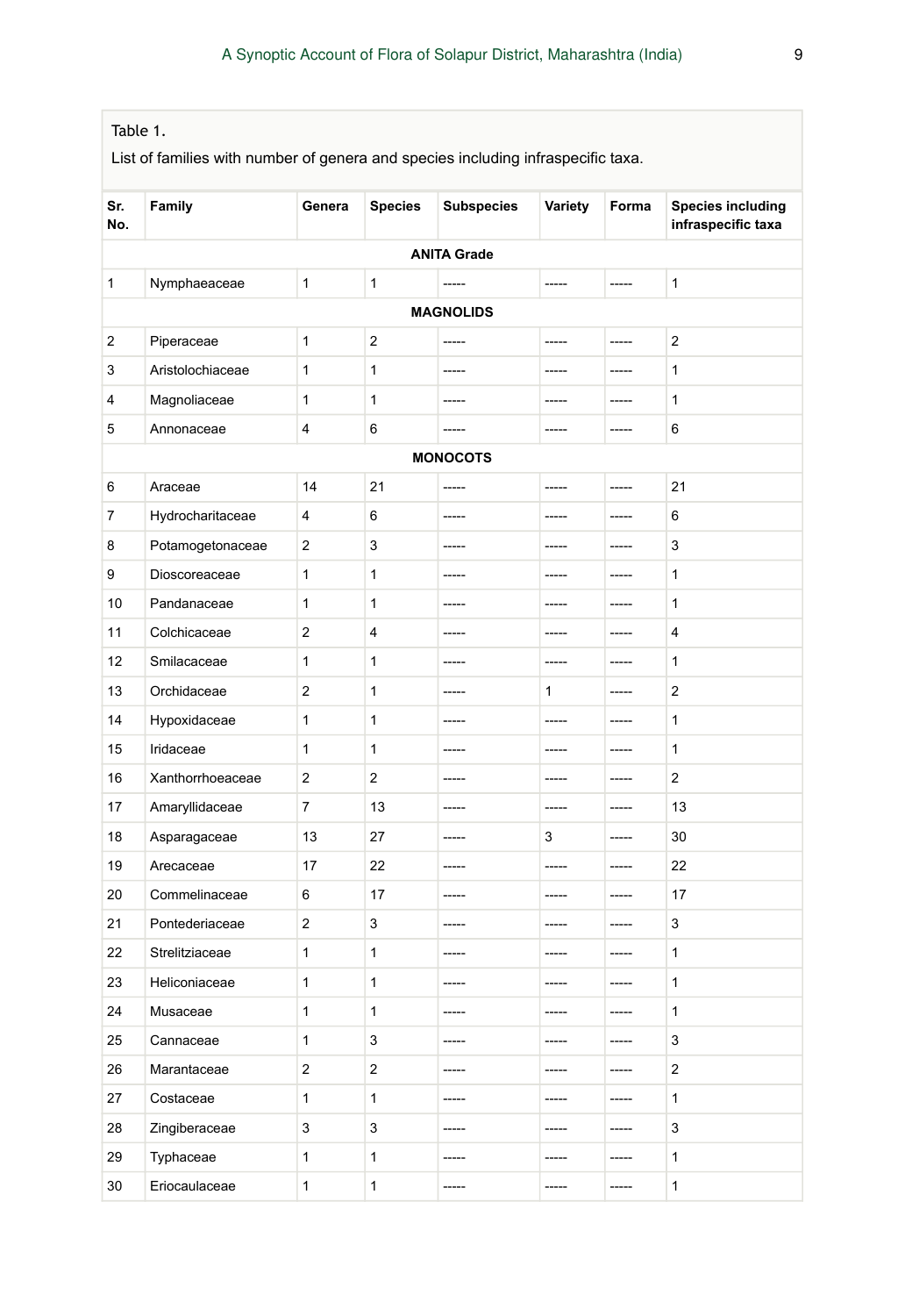| 31 | Cyperaceae       | 11                      | 42                      | 4                            | 1     |                   | 47             |
|----|------------------|-------------------------|-------------------------|------------------------------|-------|-------------------|----------------|
| 32 | Poaceae          | 68                      | 141                     |                              | 16    |                   | 157            |
|    |                  |                         |                         | <b>EUDICOTS</b>              |       |                   |                |
| 33 | Ceratophyllaceae | $\mathbf{1}$            | 1                       |                              |       |                   | 1              |
| 34 | Papaveraceae     | 3                       | 4                       | -----                        | ----- | -----             | 4              |
| 35 | Menispermaceae   | 3                       | 3                       | -----                        | 1     | -----             | 4              |
| 36 | Ranunculaceae    | 1                       | 1                       | -----                        | ----- | $- - - - -$       | 1              |
| 37 | Nelumbonaceae    | $\mathbf{1}$            | 1                       | -----                        | ----- | -----             | $\mathbf{1}$   |
| 38 | Proteaceae       | $\mathbf{1}$            | 1                       | -----                        | ----- | -----             | 1              |
|    |                  |                         |                         | <b>CORE EUDICOTS</b>         |       |                   |                |
| 39 | Crassulaceae     | 2                       | 5                       | -----                        | ----- | $100 - 100 - 100$ | 5              |
| 40 | Vitaceae         | 4                       | 7                       | -----                        | ----- | -----             | 7              |
|    |                  |                         |                         | <b>CORE EUDICOTS: ROSIDS</b> |       |                   |                |
| 41 | Zygophyllaceae   | 3                       | 4                       | $1 - 1 - 1$                  | ----- | -----             | 4              |
| 42 | Fabaceae         | 66                      | 176                     | 8                            | 24    | 2                 | 210            |
| 43 | Polygalaceae     | $\mathbf{1}$            | 4                       | -----                        | ----- | -----             | 4              |
| 44 | Rosaceae         | $\mathbf{1}$            | 5                       | -----                        | ----- | -----             | 5              |
| 45 | Rhamnaceae       | 2                       | 7                       | -----                        | ----- | -----             | 7              |
| 46 | Ulmaceae         | $\mathbf{1}$            | 1                       | -----                        | ----- | -----             | 1              |
| 47 | Cannabaceae      | 1                       | 1                       | -----                        | ----- | -----             | 1              |
| 48 | Moraceae         | 3                       | 14                      | $\mathbf{1}$                 | ----- | -----             | 15             |
| 49 | Urticaceae       | 1                       | 1                       | -----                        | ----- | -----             | 1              |
| 50 | Casuarinaceae    | $\mathbf{1}$            | 1                       | -----                        | ----- | -----             | 1              |
| 51 | Cucurbitaceae    | 15                      | 21                      | -----                        | 9     | -----             | 30             |
| 52 | Begoniaceae      | $\mathbf{1}$            | 1                       | -----                        | ----- | $1 - 1 - 1 = 1$   | 1              |
| 53 | Celastraceae     | 3                       | 3                       | -----                        | ----- | $1 - 1 - 1 = 1$   | 3              |
| 54 | Oxalidaceae      | 3                       | 5                       |                              | 1     | -----             | 6              |
| 55 | Euphorbiaceae    | 14                      | 48                      |                              | ----- |                   | 48             |
| 56 | Ochnaceae        | 1                       | -----                   |                              | 1     |                   | 1              |
| 57 | Phyllanthaceae   | 4                       | 12                      | -----                        |       | -----             | 12             |
| 58 | Elatinaceae      | 1                       | $\mathbf{1}$            | -----                        | ----- | -----             | 1              |
| 59 | Malpighiaceae    | 4                       | 5                       | -----                        | ----- | -----             | 5              |
| 60 | Putranjivaceae   | $\mathbf{1}$            | $\mathbf{1}$            | -----                        | ----- | -----             | 1              |
| 61 | Passifloraceae   | $\overline{\mathbf{c}}$ | 4                       | -----                        | ----- | -----             | 4              |
| 62 | Salicaceae       | 3                       | 4                       | -----                        | ----- | -----             | 4              |
| 63 | Violaceae        | $\overline{\mathbf{c}}$ | 2                       | -----                        | ----- | -----             | $\overline{c}$ |
| 64 | Linaceae         | $\mathbf{1}$            | $\overline{\mathbf{c}}$ | -----                        | ----- | -----             | $\overline{c}$ |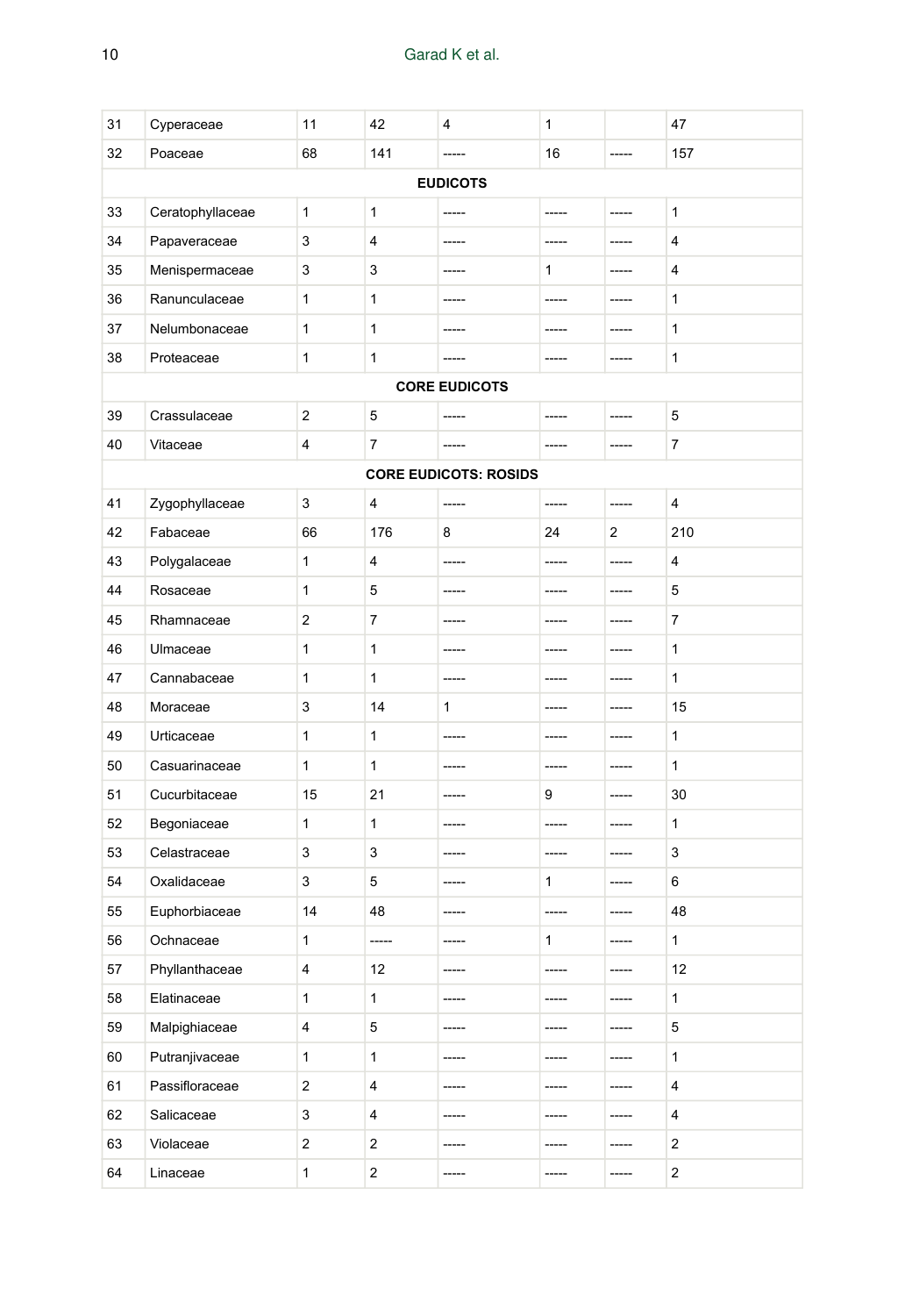| 65  | Geraniaceae         | $\overline{2}$          | 2                         | -----                          | -----                   | ----- | 2                |
|-----|---------------------|-------------------------|---------------------------|--------------------------------|-------------------------|-------|------------------|
| 66  | Combretaceae        | 3                       | 9                         | -----                          | -----                   | ----- | 9                |
| 67  | Lythraceae          | 6                       | 13                        | -----                          | -----                   | ----- | 13               |
| 68  | Onagraceae          | 1                       | 2                         | -----                          | -----                   | ----- | 2                |
| 69  | Myrtaceae           | 4                       | 7                         | -----                          | 1                       | ----- | 8                |
| 70  | <b>Burseraceae</b>  | 2                       | 2                         | -----                          | -----                   | ----- | 2                |
| 71  | Anacardiaceae       | 6                       | 6                         | -----                          | -----                   | ----- | 6                |
| 72  | Sapindaceae         | 4                       | 5                         | -----                          | -----                   | ----- | 5                |
| 73  | Rutaceae            | 6                       | 13                        | -----                          |                         | ----- | 13               |
| 74  | Simaroubaceae       | 1                       | 1                         | -----                          |                         | ----- | 1                |
| 75  | Meliaceae           | 5                       | 7                         | -----                          | -----                   | ----- | 7                |
| 76  | Muntingiaceae       | 1                       | 1                         | -----                          | -----                   | ----- | 1                |
| 77  | Malvaceae           | 27                      | 58                        | 2                              | 8                       |       | 68               |
| 78  | Bixaceae            | 2                       | 2                         | -----                          | -----                   | ----- | 2                |
| 79  | Tropaeolaceae       | 1                       | 1                         | -----                          | -----                   | ----- | 1                |
| 80  | Moringaceae         | 1                       | 1                         | -----                          | -----                   | ----- | 1                |
| 81  | Caricaceae          | 1                       | 1                         |                                |                         | ----- | 1                |
| 82  | Salvadoraceae       | 1                       | 1                         | -----                          | -----                   | ----- | 1                |
| 83  | Capparaceae         | 3                       | 10                        | 1                              | -----                   | ----- | 11               |
| 84  | Cleomaceae          | 1                       | 5                         | -----                          | -----                   | ----- | 5                |
| 85  | <b>Brassicaceae</b> | 9                       | 10                        | 1                              | 3                       | ----- | 14               |
|     |                     |                         |                           | <b>CORE EUDICOTS: ASTERIDS</b> |                         |       |                  |
| 86  | Santalaceae         | $\overline{2}$          | $\mathbf 2$               |                                |                         | ----- | 2                |
| 87  | Tamaricaceae        | 1                       | 1                         | -----                          | -----                   | ----- | 1                |
| 88  | Plumbaginaceae      | 1                       | 3                         | -----                          | -----                   |       | 3                |
| 89  | Polygonaceae        | 5                       | 6                         | -----                          | 1                       | ----- | 7                |
| 90  | Caryophyllaceae     | $\overline{\mathbf{4}}$ | 5                         | -----                          | -----                   | ----- | 5                |
| 91  | Amaranthaceae       | 12                      | 27                        | -----                          | 3                       | ----- | 30               |
| 92  | Aizoaceae           | 3                       | 4                         | -----                          |                         |       | 4                |
| 93  | Nyctaginaceae       | 4                       | 6                         | -----                          | $\overline{\mathbf{c}}$ | ----- | 8                |
| 94  | Molluginaceae       | 3                       | $\overline{7}$            | -----                          | -----                   | ----- | $\boldsymbol{7}$ |
| 95  | Basellaceae         | $\mathbf{1}$            | $\mathbf{1}$              | -----                          | -----                   | ----- | 1                |
| 96  | Portulacaceae       | $\mathbf{1}$            | $\ensuremath{\mathsf{3}}$ | $\overline{a}$                 |                         | ----- | 5                |
| 97  | Cactaceae           | $\overline{4}$          | 4                         | -----                          | -----                   | ----- | 4                |
| 98  | Cornaceae           | $\mathbf{1}$            | -----                     | 1                              | -----                   | ----- | 1                |
| 99  | Balsaminaceae       | 1                       | -----                     | -----                          | $\mathbf{1}$            | ----- | 1                |
| 100 | Polemoniaceae       | $\mathbf{1}$            | $\mathbf{1}$              | -----                          | -----                   | ----- | $\mathbf{1}$     |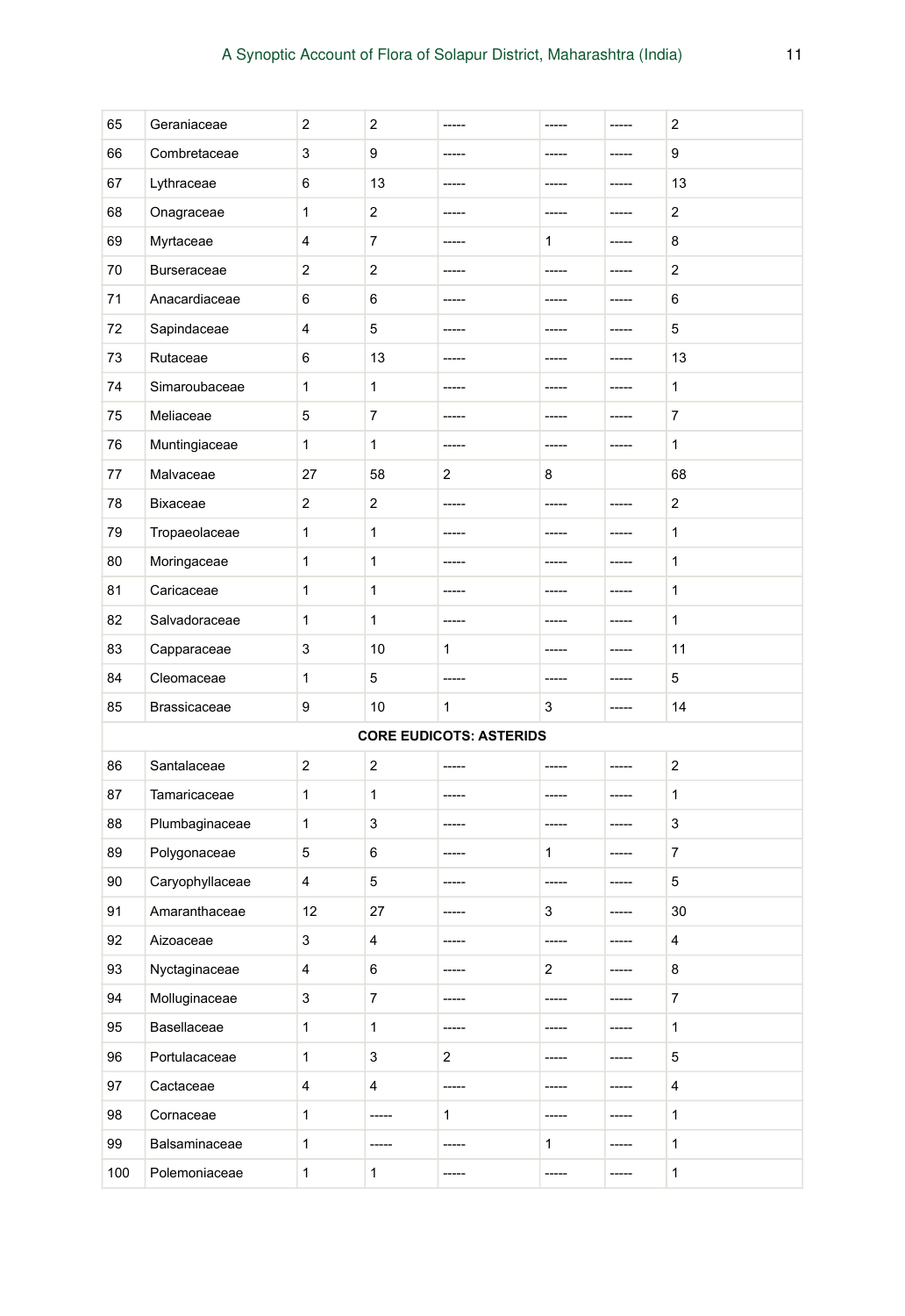| 101 | Lecythidaceae    | 1              | 1                       | -----        | -----          | -----       | 1            |
|-----|------------------|----------------|-------------------------|--------------|----------------|-------------|--------------|
| 102 | Sapotaceae       | 3              | 3                       | $- - - - -$  | 2              | $- - - - -$ | 5            |
| 103 | Ebenaceae        | 1              | 5                       |              |                |             | 5            |
| 104 | Primulaceae      | $\mathbf{1}$   | $\overline{2}$          | $- - - - -$  | -----          | -----       | 2            |
| 105 | Rubiaceae        | 17             | 29                      | -----        | $\mathbf{1}$   | -----       | 30           |
| 106 | Gentianaceae     | 5              | $\overline{7}$          | -----        | 3              | -----       | 10           |
| 107 | Loganiaceae      | $\mathbf{1}$   | $\mathbf{1}$            | -----        | -----          | -----       | $\mathbf{1}$ |
| 108 | Apocynaceae      | 35             | 42                      | 1            | $\overline{2}$ | -----       | 45           |
| 109 | Boraginaceae     | $\overline{4}$ | 14                      | $\mathbf{1}$ | 2              | -----       | 17           |
| 110 | Convolvulaceae   | 11             | 36                      | 1            | $- - - - -$    | 3           | 40           |
| 111 | Solanaceae       | 12             | 30                      | -----        | 3              | -----       | 33           |
| 112 | Oleaceae         | $\overline{2}$ | 8                       | -----        | -----          | -----       | 8            |
| 113 | Gesneriaceae     | 1              | $\mathbf{1}$            | -----        |                | $- - - - -$ | $\mathbf{1}$ |
| 114 | Scrophulariaceae | 15             | 18                      | -----        | 3              | -----       | 21           |
| 115 | Pedaliaceae      | 1              | $\overline{\mathbf{c}}$ | -----        | -----          | -----       | $\mathbf{2}$ |
| 116 | Lamiaceae        | 11             | 26                      | $- - - - -$  | 5              | $- - - - -$ | 31           |
| 117 | Orobanchaceae    | 1              | -----                   | -----        | $\mathbf{1}$   | -----       | $\mathbf{1}$ |
| 118 | Lentibulariaceae | 1              | $\mathbf{2}$            | -----        | -----          | -----       | $\mathbf{2}$ |
| 119 | Acanthaceae      | 22             | 39                      | 1            | 3              | -----       | 43           |
| 120 | Bignoniaceae     | 17             | 19                      | -----        | $\mathbf{1}$   | -----       | 20           |
| 121 | Verbenaceae      | 12             | 16                      | -----        | 3              | $- - - - -$ | 19           |
| 122 | Martyniaceae     | 1              | $\mathbf{1}$            | $- - - - -$  | -----          | $- - - - -$ | $\mathbf{1}$ |
| 123 | Asteraceae       | 57             | 81                      | 1            | 3              | -----       | 85           |
| 124 | Araliaceae       | $\overline{2}$ | 6                       | -----        | -----          | $- - - - -$ | 6            |
| 125 | Apiaceae         | 8              | 9                       | $- - - - -$  | -----          | -----       | 9            |

## Table 2.

Showing statistical account of the flora of Solapur district.

| <b>Class</b>         | <b>Families</b> | Genera | <b>Species</b>    | Infraspecific taxa |
|----------------------|-----------------|--------|-------------------|--------------------|
| <b>ANITA Grade</b>   | 01              | 01     | 01                | ---                |
| <b>MAGNOLIDS</b>     | 04              | 07     | 10                | ---                |
| <b>MONOCOTS</b>      | 27              | 167    | 321               | 25                 |
| <b>EUDICOTS</b>      | 06              | 10     | 11                | 01                 |
| <b>CORE EUDICOTS</b> | 02              | 06     | $12 \overline{ }$ | ---                |
| 1) Rosids            | 45              | 222    | 480               | 62                 |
| 2) Asterids          | 40              | 286    | 486               | 50                 |
| <b>Total</b>         | 125             | 699    | 1303              | 138                |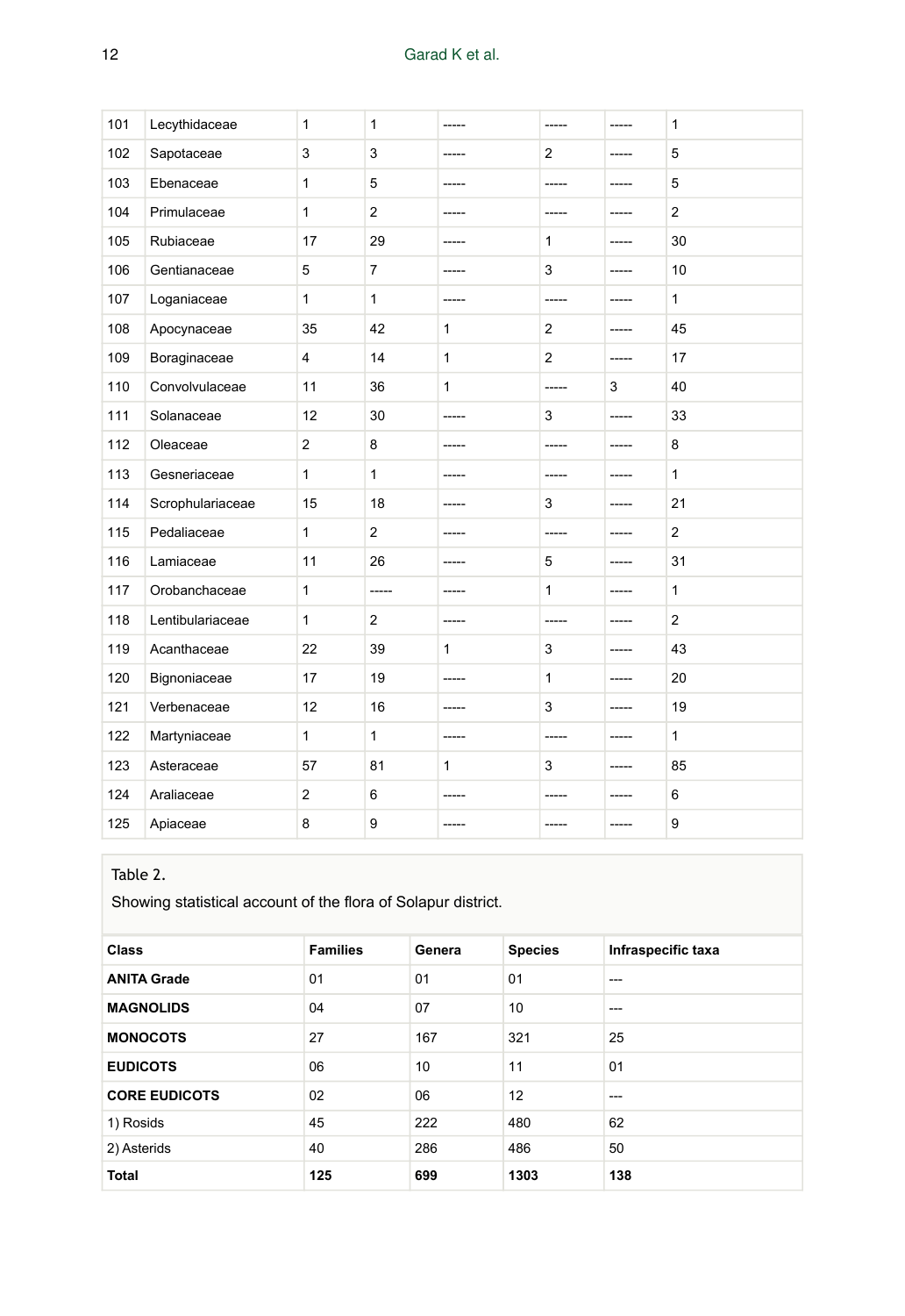#### Table 3.

Showing comparative account of taxa reported in different taxonomic works on Maharashtra State and Solapur district (*Note*: The figure in the parenthesis indicates account of the Bombay State including Maharashtra, Karnataka and Gujarat, Baluchistan and some part of Rajasthan).

| Name of the flora                                 | <b>Families</b> | Genera       | <b>Species</b> | Infraspecific taxa |
|---------------------------------------------------|-----------------|--------------|----------------|--------------------|
| Flora of The Presidency of Bombay<br>(1958 Repr.) | 139<br>(147)    | 849<br>(999) | 1938<br>(2513) | 94<br>(162)        |
| Flora of Maharashtra<br>$(1996 - 2002)$           | 187             | 1081         | 3025           | 166                |
| The previous literature<br>$(1901 - 2012)$        |                 |              | 578            | -----              |
| Flora of Solapur District<br>(Present work)       | 125             | 699          | 1303           | 138                |

#### Table 4.

Showing ten dominant families in the order of dominance.

| Sr. No. | <b>Families</b> | Number of taxa |
|---------|-----------------|----------------|
| 1.      | Fabaceae        | 210            |
| 2.      | Poaceae         | 157            |
| 3.      | Asteraceae      | 85             |
| 4.      | Malvaceae       | 68             |
| 5.      | Euphorbiaceae   | 48             |
| 6.      | Cyperaceae      | 47             |
| 7.      | Apocynaceae     | 45             |
| 8.      | Acanthaceae     | 43             |
| 9.      | Convolvulaceae  | 40             |
| 10.     | Solanaceae      | 33             |

### Table 5.

Comparative account of ten dominant families reported in different taxonomic works and Solapur district.

| Flora of the Presidency of<br>Bombay (BSI)<br>(1901 - 1908) | Flora of Maharashtra State<br>(BSI)<br>$(1996 - 2001)$ | <b>Flora of Marathwada</b><br>(1998) | <b>Flora of Solapur</b><br><b>District</b><br>(Present work) |
|-------------------------------------------------------------|--------------------------------------------------------|--------------------------------------|--------------------------------------------------------------|
| Fabaceae                                                    | Poaceae                                                | Poaceae                              | Fabaceae                                                     |
| Poaceae                                                     | Fabaceae                                               | Fabaceae                             | Poaceae                                                      |
| Acanthaceae                                                 | Cyperaceae                                             | Asteraceae                           | Asteraceae                                                   |
| Asteraceae                                                  | Acanthaceae                                            | Cyperaceae                           | Malvaceae                                                    |
| Euphorbiaceae                                               | Asteraceae                                             | Euphorbiaceae                        | Euphorbiaceae                                                |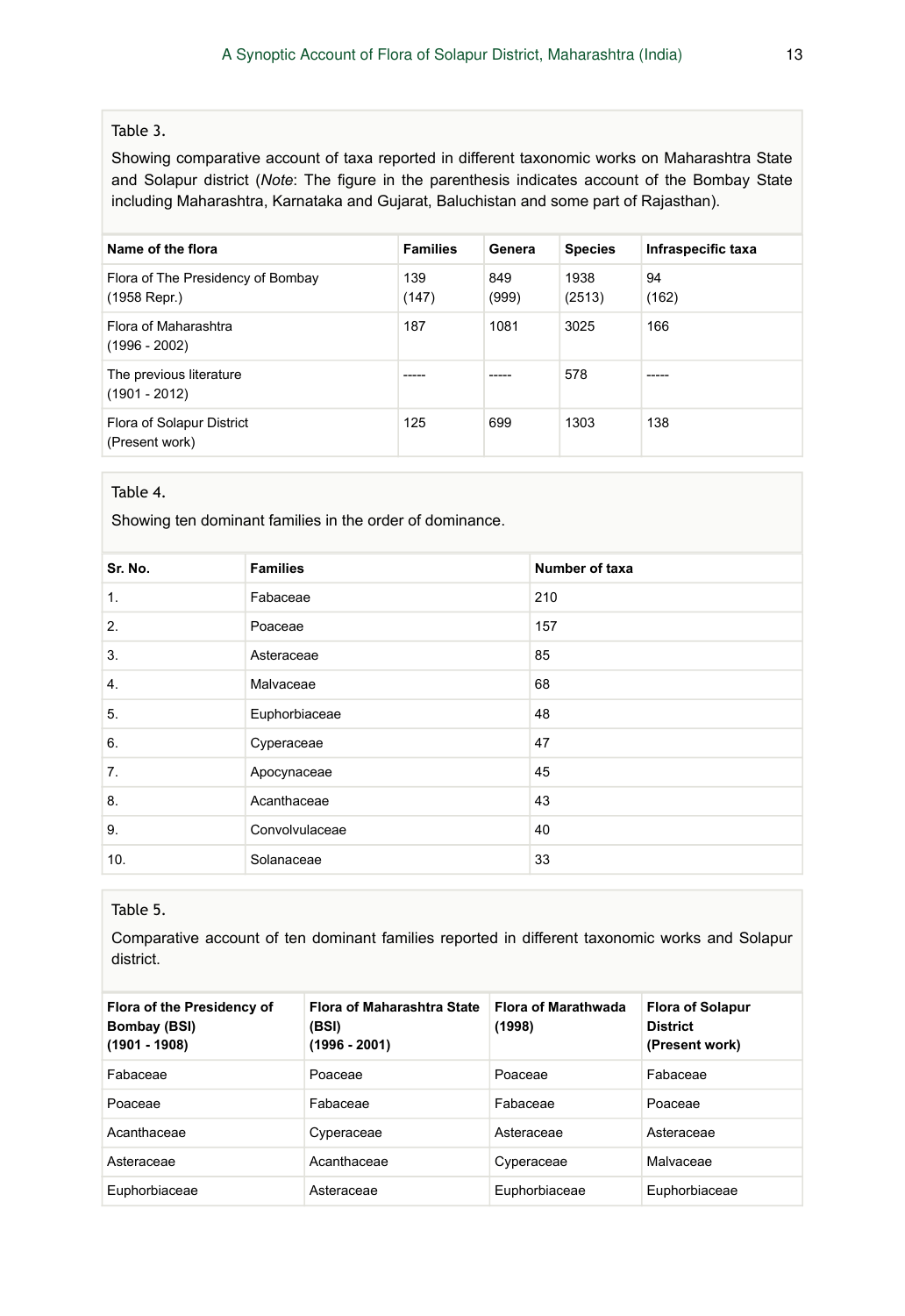| Rubiaceae        | Orchidaceae      | Acanthaceae    | Cyperaceae     |
|------------------|------------------|----------------|----------------|
| Orchidaceae      | Euphorbiaceae    | Malvaceae      | Apocynaceae    |
| Lamiaceae        | Rubiaceae        | Convolvulaceae | Acanthaceae    |
| Scrophulariaceae | Scrophulariaceae | Rubiaceae      | Convolvulaceae |
| Asclepiadaceae   | Malvaceae        | Mimosaceae     | Solanaceae     |

#### Table 6.

List of top twenty genera represented by higher number of species in the flora of Solapur district.

| Sr. No. | Genus        | Number of taxa | Sr. No. | Genus           | Number of taxa |
|---------|--------------|----------------|---------|-----------------|----------------|
| 1.      | Acacia       | 25             | 11.     | <b>Hibiscus</b> | 10             |
| 2.      | Euphorbia    | 23             | 12.     | Vigna           | 10             |
| 3.      | Cyperus      | 22             | 13.     | Leucas          | 09             |
| 4.      | Crotalaria   | 19             | 14.     | Corchorus       | 08             |
| 5.      | Ipomoea      | 19             | 15.     | Blumea          | 08             |
| 6.      | Cassia       | 18             | 16.     | Phyllanthus     | 08             |
| 7.      | Alysicarpus  | 14             | 17.     | Commelina       | 08             |
| 8.      | Indigofera   | 13             | 18.     | Desmodium       | 07             |
| 9.      | Ficus        | 13             | 19.     | Jasminum        | 07             |
| 10.     | Fimbristylis | 12             | 20.     | Heliotropium    | 07             |

#### Table 7.

Showing analysis of life forms of indigenous taxa.

| Life form        | <b>Number of species</b> | Percentage (%) |
|------------------|--------------------------|----------------|
| Herbs            | 810                      | 56.21          |
| Shrubs           | 247                      | 17.14          |
| Climbers/Twiners | 154                      | 10.68          |
| Trees            | 230                      | 15.96          |

The total number of species (including subspecies, varieties and forma) reported for Maharashtra as on to-day is 3191 (Table 3). For Solapur district, the number of taxa works out to be 1441. Therefore, percentage of flora of Solapur district out of whole flora of Maharashtra will be 45.15.

To evaluate the dominant ten families a comparison has been made between major floras of the Maharashtra State such as 'The Flora of the Presidency of Bombay' (Cooke 1908), 'Flora of Maharashtra: monocotyledons' (Lakshminarasimhan 1996), 'Flora of Marathwada' (Naik 1998), 'Flora of Maharashtra: dicotyledons' (Singh and Karthikeyan 2000, Singh and Karthikeyan 2001) and Flora of Solapur district (present work). The Family Fabaceae including three sub-families viz. Papilionoideae, Caesalpinoideae and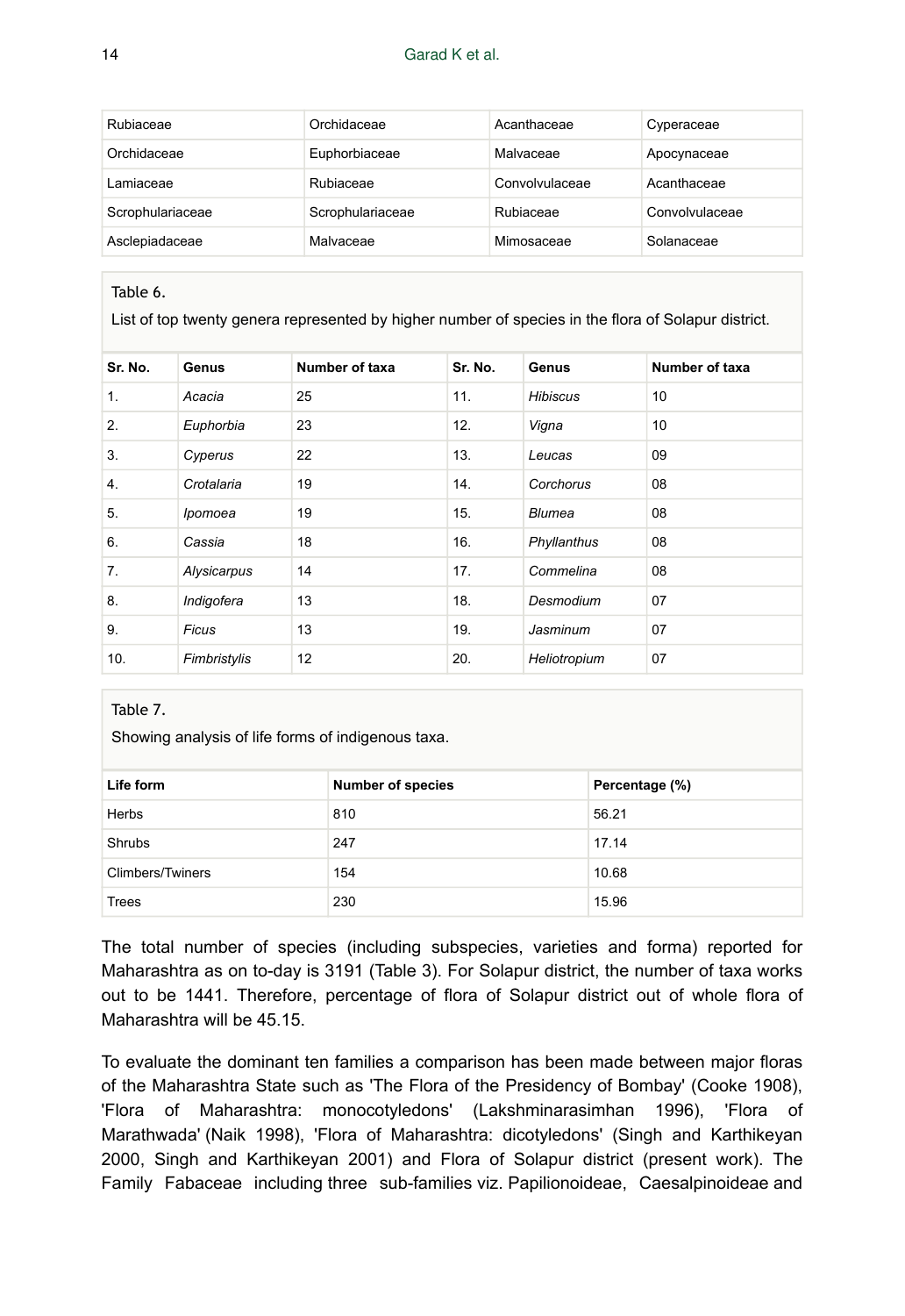Mimosoideae taken as a single combined family Leguminosae (Fabaceae), as done by Hooker in his Flora of British India, then that family stands first in the list with 66 genera and 210 species and Solanaceae (12:33) finds tenth place in the list of dominant families ( Table 4). This order of dominance, when compared with above-mentioned three floras, it roughly corresponds to the Flora of Marathwada (Table 5). In both floras, same nine families find a place, of-course, with varying positions. Rubiaceae, which occupies the nineth position, fails to find a place amongst the ten dominant families in Flora Solapur district; on the other hand the family Solanaceae and Apocynaceae which occupy tenth and seventh position in Solapur district could not find a place anywhere among the top ten families in Flora of Marathwada. Further, Asteraceae and Euphorbiaceae are occupied at same positions in the both floras. While, Fabaceae and Poaceae are occupy top positions. These facts indicate more or less similar climatic and edaphic situations in Marathwada region and Solapur district.

The family Fabaceae shares maximum number of prominent genera whereas other families except Cyperaceae have only one prominent genus each (Table 6). In contrast to these prominent genera, there are about 416 genera represented by only one species.

The ratio of indigenous woody (631 taxa) to herbaceous (810 taxa) components is 1:1.28 and that of monocots (244 indigenous taxa) to Magnolids and eudicots (734 indigenous taxa) is 1:3 (Table 7). The floristic spectrum of the district shows very low percentage of phanerophytes and a very high percentage of therophytes. It clearly indicates the drier climatic conditions together with other biological influence (Fig. 5).



Analysis of life forms of indigenous taxa in flora of Solapur district (Suppl. material 1).

Mere 23 endemic plant species occur in Solapur district which include *Hardwickia binata* Roxb. a monotypic tree genera, *Ornithogalum saxorum* (Blatt.) J.C. Manning & Goldblatt a critically endangered species and *Dregea lanceolata* (Cooke) Santapau & Wagh,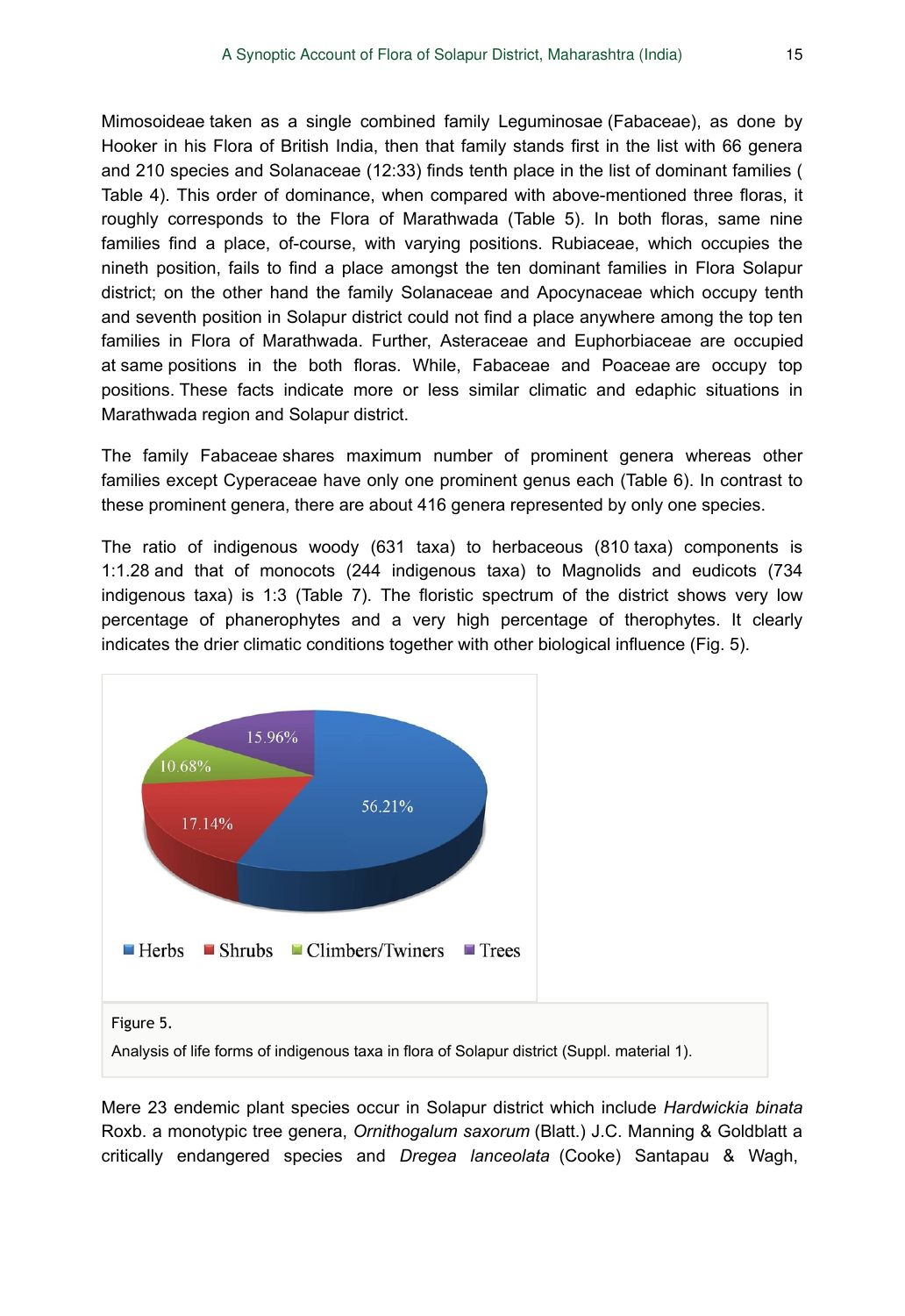(Ahmedullah and Nayar 1986, Nayar and Sastry 1987, Nayar 1996, Mishra and Singh 2001, Irwin and Narasimhan 2011, Gaikwad et al. 2014b).

In the present floristic work, the commonly cultivated species are also included in addition to indigenous ones. The proportion of indigenous taxa (978) to the cultivated ones (460) is 1.35:0.5 (Fig. 6). This high proportion of cultivated species cannot be neglected as it forms the major component of urban flora in particular.



# **Acknowledgements**

Authors are thankful to the Principal, Walchand College of Arts and Science, Solapur for providing available research facilities; Director, Botanical Survey of India, Pune (BSI); Incharge, Herbarium BAMU, Department of Botany, Dr. Babasaheb Ambedkar Marathwada University, Aurangabad (MS) and the Curator, Blatter Herbarium, St. Xavier's College, Mumbai (BLAT) for providing herbarium services and to RGSTC, Govt. of Maharashtra State for financial assistance.

# **References**

- Ahmedullah M, Nayar MP (1986) Endemic plants of the Indian region. Volume 1. Botanical Survey of India, Calcutta, 261 pp.
- Almeida MR (1996) Flora of Maharashtra (Ranunculaceae to Connaraceae). Volume 1. St. Xavier's College, Mumbai, 294 pp.
- Almeida MR (1998) Flora of Maharashtra (Fabaceae to Apiaceae). Volume 2. St. Xavier's College, Mumbai, 372 pp.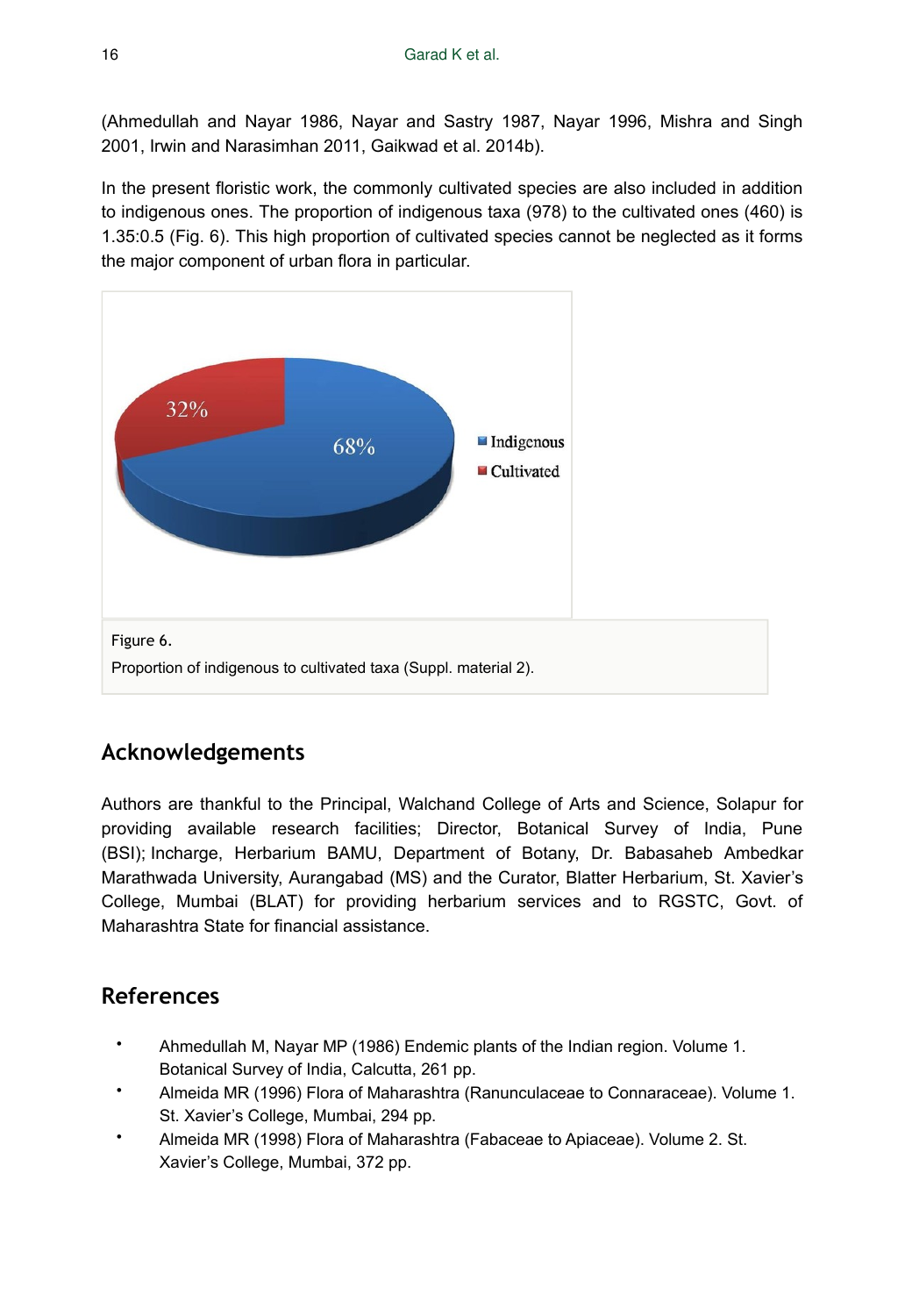- Almeida MR (2001a) Flora of Maharashtra (Cuscutaceae to Martyniaceae). Volume 3b. St. Xavier's College, Mumbai, 301-464 pp.
- Almeida MR (2001b) Flora of Maharashtra (Rubiaceae to Ehretiaceae). Volume 3a. St. Xavier's College, Mumbai, 300 pp.
- Almeida MR (2003a) Flora of Maharashtra (Bischofiaceae to Ceratophyllaceae). Volume 4b. St. Xavier's College, Mumbai, 279‑399 pp.
- Almeida MR (2003b) Flora of Maharashtra (Acanthaceae to Balanophoraceae). Volume 4a. St. Xavier's College, Mumbai, 278 pp.
- Almeida MR (2009a) Flora of Maharashtra (Hydrocharitaceae to Typhaceae). Volume 5a. St. Xavier's College, Mumbai, 245 pp.
- Almeida MR (2009b) Flora of Maharashtra (Araceae to Cyperaceae). Volume 5b. St. Xavier's College, Mumbai, 246‑495 pp.
- Ansari AA (2008) *Crotalaria* L. in India. Bishen Singh Mahendra Pal Singh, Dehra Dun, 208 pp.
- Ansari R, Balakrishnan NP (2009) The Family Eriocaulaceae in India. Rev. edition. Bishen Singh Mahendra Pal Singh, Dehra Dun, 188 pp.
- Balakrishnan NP, Chakrabarty T (2007) The Family Euphorbiaceae in India: A Synopsis of its Profile, Taxonomy and Bibliography. Bishen Singh Mahendra Pal Singh, Dehra Dun, 500 pp.
- Binojkumar MS, Balakrishnan NP (2010) The Genus *Euphorbia* L. (Euphorbiaceae): A Taxonomic Revision. Bishen Singh Mahendra Pal Singh, Dehra Dun, 430 pp.
- Chakravarty HL (1982) Cucurbitaceae. In: Jain SK (Ed.) Fascicles of Flora of India. 11. Botanical Survey of India, Calcutta.
- Champion HG, Seth SK (1968) A Revised Survey of Forests Types of India. Government Press, Nasik, 404 pp.
- Cook CD (1996) Aquatic and Wetland plants of India. Oxford University Press, Delhi, 385 pp.
- Cooke T (1908) The Flora of the Presidency of Bombay. 1-2. Taylor & Francis, London, 1083 pp.
- Dalave SC, Auti SG, Apparao BJ (2010) Survey of Weeds as a Source of Pharmaceuticals from Mohol Tahasil. Asian J. Exp. Biol. Sci. Supl 2 (1): 161‑162.
- Dalzell NA, Gibson A (1861) The Bombay Flora or, Short Descriptions of All the Indigenous Plants Hitherto Discovered in or Near The Bombay Presidency Together With A Supplement of Introduced And Naturalized Species. Education Society's Press, Byculla, 22‑28 pp.
- Das Das SK, Singh NP (2012) Floristic Diversity & Conservation of Ujani Wetland: Maharashtra. Bishen Singh Mahendra Pal Singh, Dehra Dun, 302 pp.
- Dikshit KR (2001) The Western Ghats: A Geomorphic overview. In: Gunnell Y, Radhakrishna BP (Eds) Sahyadri, the great escarpment of the Indian sub-continent. Geological Society of India, 5-34 pp.
- Dutta R, Deb DB (2004) Taxonomic Revision of *Hedyotis* L. (Rubiaceae) in Indian Sub-Continent. Botanical Survey of India, Calcutta, 211 pp.
- Gaikwad S, Gore R, Garad K (2014a) Checklist of the tree flora of the Balaghat Ranges, Maharashtra, India. Check List 10 (5): 1071‑1082. DOI: [10.15560/10.5.1071](http://dx.doi.org/10.15560/10.5.1071)
- Gaikwad S, Gore R, Garad K, Gaikwad S (2014b) Endemic flowering plants of northern Western Ghats (Sahyadri Ranges) of India: A checklist. Check List 10 (3): 461‑472. DOI: [10.15560/10.3.461](http://dx.doi.org/10.15560/10.3.461)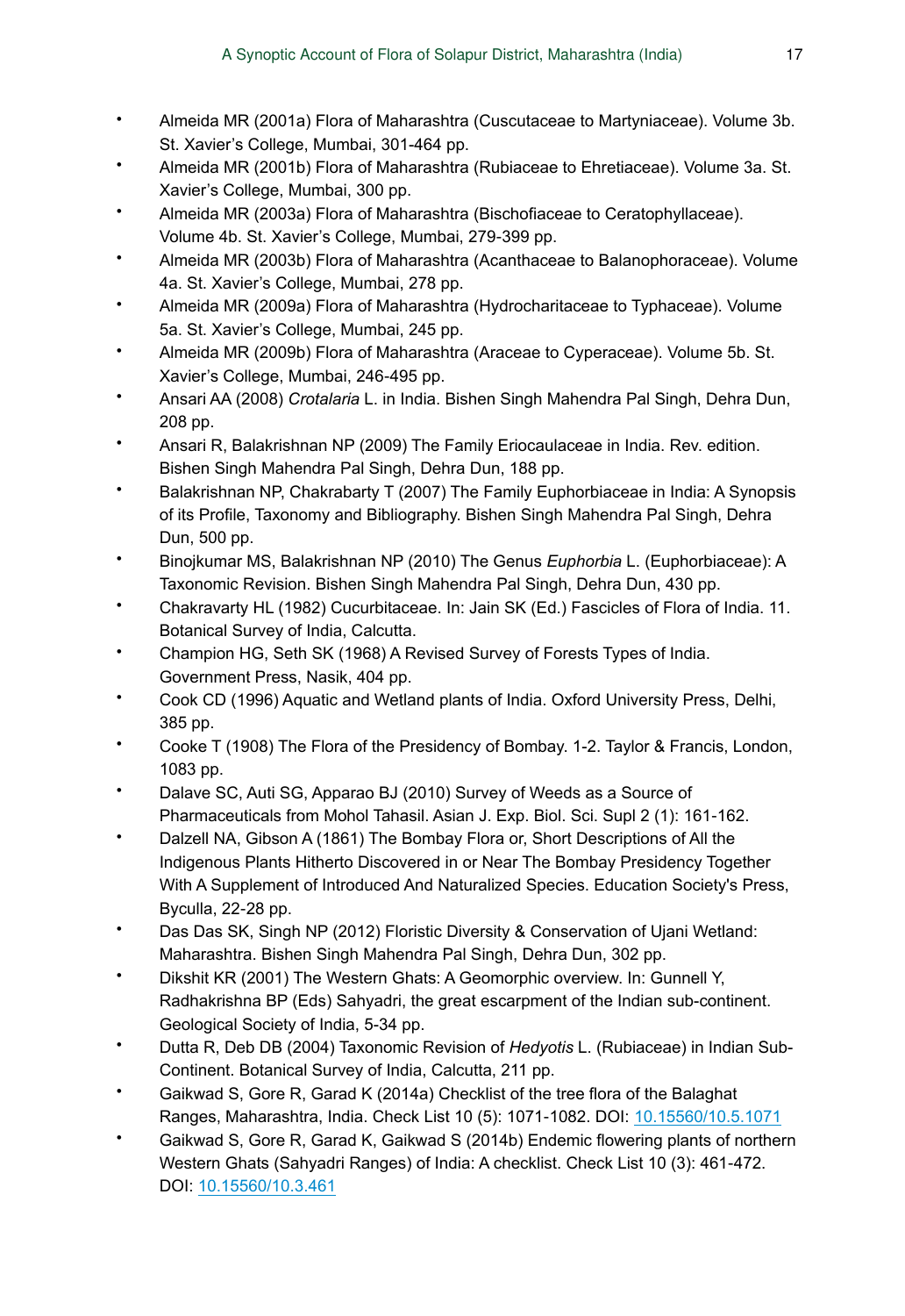- Gaikwad SP, Garad KU, Gore RD (2014) *Crinum solapurense* (Amaryllidaceae), a new species from Maharashtra, India. Kew Bulletin 69 (2): 9505. DOI: [10.1007/](http://dx.doi.org/10.1007/s12225-014-9505-1) [s12225-014-9505-1](http://dx.doi.org/10.1007/s12225-014-9505-1)
- Gaikwad SP, Gore RD, Garad KU (2012) *Astraea lobata* (Euphorbiaceae), a new record for India. Rheedea 22 (2): 131‑132.
- Hajra PK, Rao RR, Singh DK, Uniyal BP (1995a) Flora of India: Asteraceae. Volume 13. Botanical Survey of India, Calcutta, 411 pp.
- Hajra PK, Rao RR, Singh DK, Uniyal BP (1995b) Flora of India: Asteraceae. Volume 12. Botanical Survey of India, Calcutta, 454 pp.
- Hemadri K (1970) Isachne borii Hemadri: A new grass from India. Indian Forester 97: 65‑69.
- Irwin J, Narasimhan D (2011) Endemic genera of Angiosperms in India: A Review. Rheedea 21 (1): 87‑105.
- Jagtap AP, Singh NP (1999) Fascicle of Flora of India (Asclepiadaceae). Volume 24. Botanical Survey of India, Calcutta, 332 pp.
- Jain SK, Rao RR (1960) A handbook of field and Herbarium methods. Today and tomorrow's publishers, New Delhi, 157 pp.
- Lakshminarasimhan P (1996) Monocotyledones. In: Sharma BD, Karthikeyan S, Singh NP (Eds) Flora of Maharashtra State. Botanical Survey of India, Calcutta, 794 pp.
- Mishra DK, Singh NP (2001) Endemic and Threatened Flowering Plants of Maharashtra. Botanical Survey of India, Calcutta, 414 pp.
- Naik VN (1998) Flora of Marathwada. Volume 1&2. Amrut Prakashan, Aurangabad, 1182 pp.
- Nayar MP (1996) Hot Spots of Endemic Plants of India, Nepal and Bhutan. Tropical Botanical Garden and Research Institute, Palode, Thiruvananthapuram, 252 pp.
- Nayar MP, Sastry AR (1987) Red Data Book of Indian Plants. Volume 1. Botanical Survey of India, Calcutta, 367 pp.
- Pathak AS (2006) Maharashtra state gazette of Solapur district. Gazetteer Department, Govt. of Maharashtra, Mumbai, 1146 pp.
- Potdar GG, Salunkhe CB, Yadav SR (2012) Grasses of Maharashtra. Shivaji University, Kolhapur, 335 pp.
- Pradhan SG, Singh NP (1999) Flora of Ahmednagar district. Bishen Singh Mahendra Pal Singh, Dehra Dun, 707 pp.
- Rao RR, Sharma BD (1990) A manual for herbarium collections. Botanical Survey of India, Calcutta, 184 pp.
- Sanjappa M (1991) Legumes of India. Bishen Singh Mahendra Pal Singh, Dehra Dun, 338 pp.
- Santapau H (1955) Botanical Collectors Manual. Government Press, New Delhi, 27 pp.
- Sharma BD, Balakrishnan NP (1993) Flora of India (Papaveraceae-Caryophyllaceae). Volume 2. Botanical Survey of India, Calcutta, 625 pp.
- Sharma BD, Sanjappa M (1993) Flora of India. Botanical Survey of India, Calcutta, 639 pp.
- Sharma BD, Balakrishnan NP, Rao RR, Hajra PK (1993) Flora of India (Ranunculaceae-Barclayaceae). Volume 1. Botanical Survey of India, Calcutta, 567 pp.
- Singh NP, Karthikeyan S (2000) Flora of Maharashtra State. Volume 1. Botanical Survey of India, Calcutta, 898 pp.